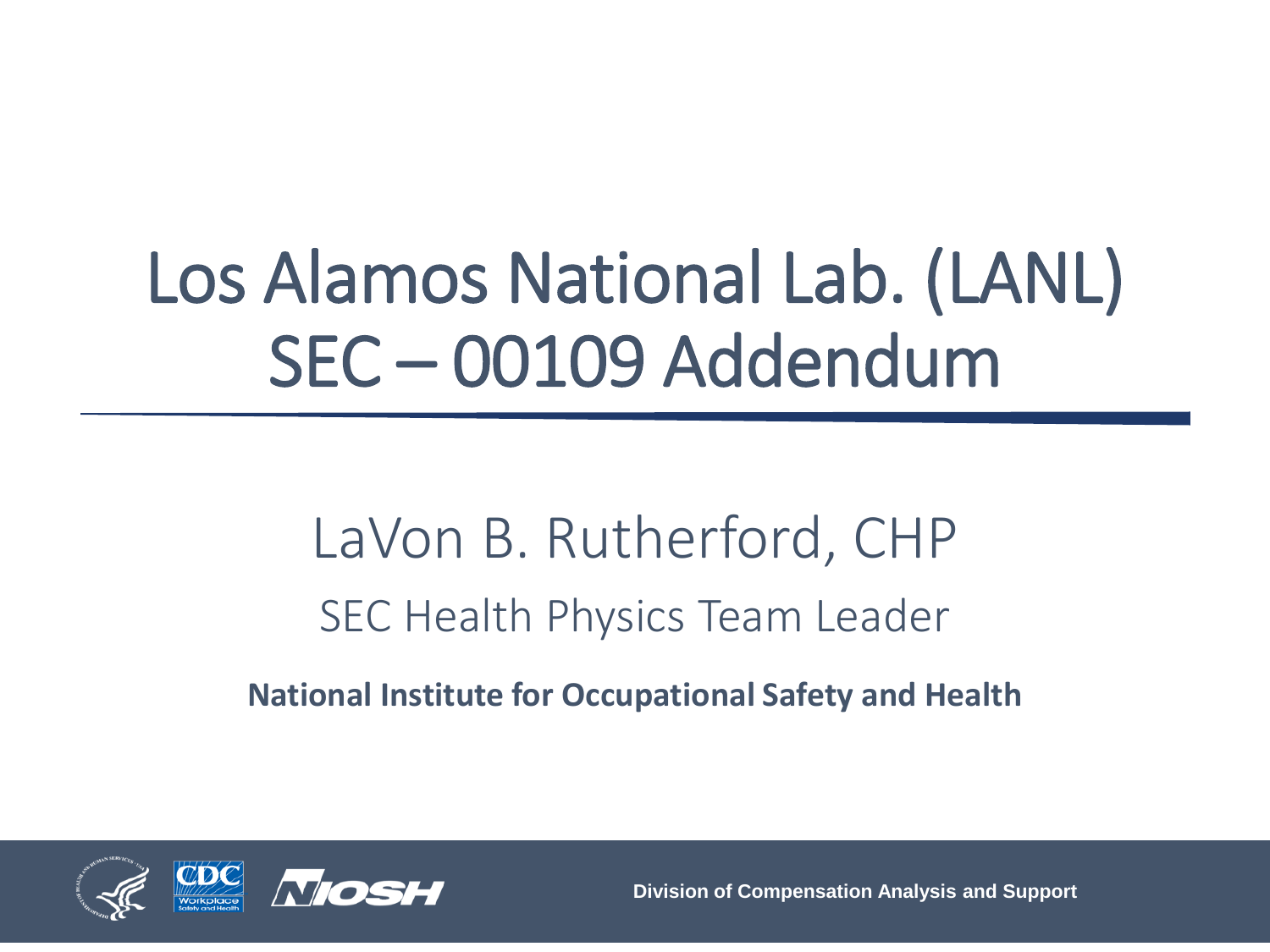- **SEC-0109 LANL Petition** 
	- **Received: 4/03/2008**
	- **Qualified: 5/29/2008**
	- Class Evaluated: *All Service Support Workers January 1, 1976 through December 31,2005*
	- Evaluation report approved:
		- Rev. 0, 1/22/2009
		- Rev. 1,  $8/15/2012$
		- **Addendum, 4/24/2017**



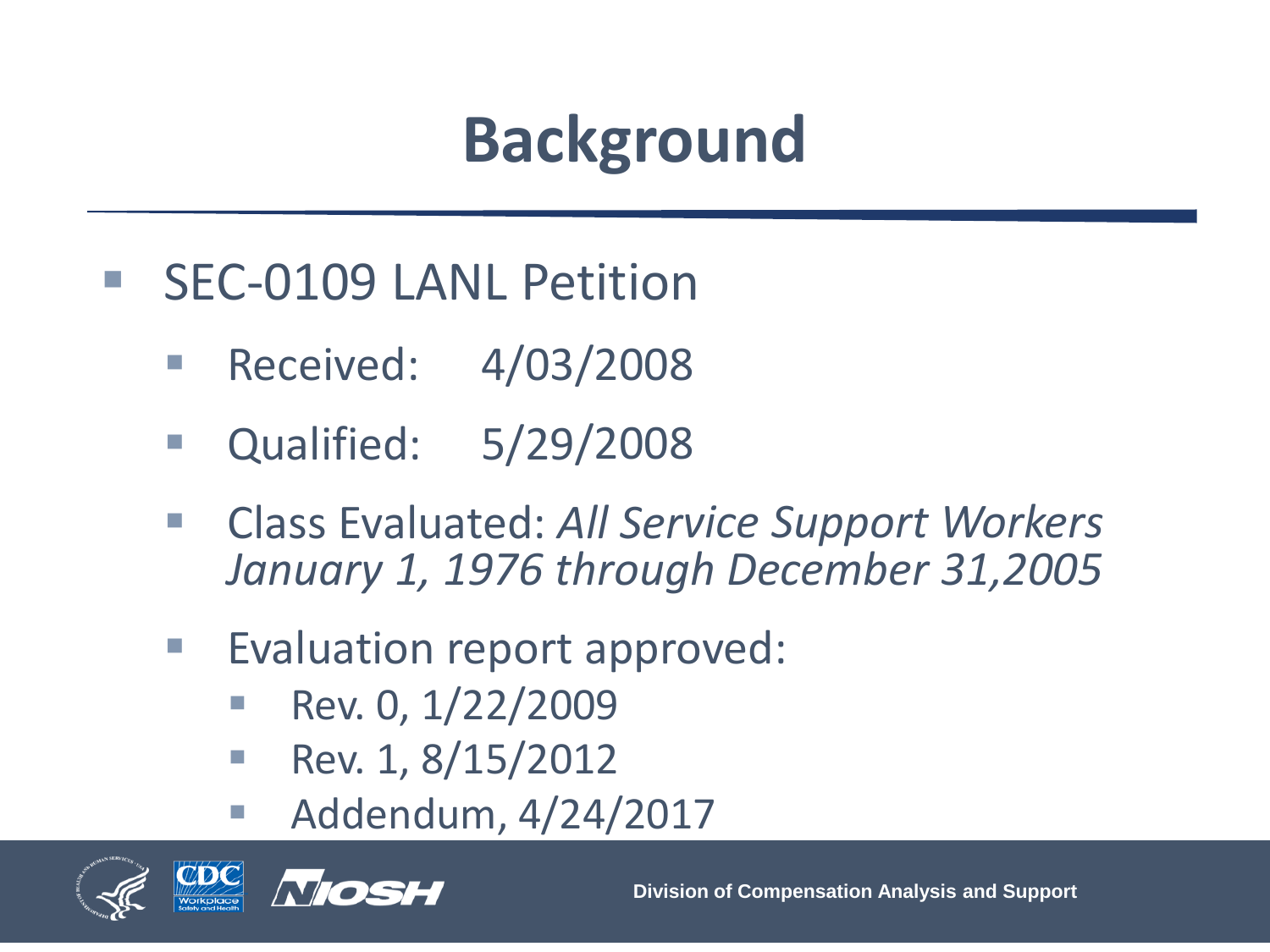#### ■ Board Actions/Class Added:

*All employees of the Department of Energy, its predecessor agencies, and their contractors and subcontractors who worked at the Los Alamos National Laboratory (LANL) in Los Alamos, New Mexico from January 1, 1976, through December 31, 1995, for a number of work days aggregating at least 250 work days, occurring either solely under this employment or in combination with work days within the parameters established for one or more other classes of employees in the Special Exposure Cohort*

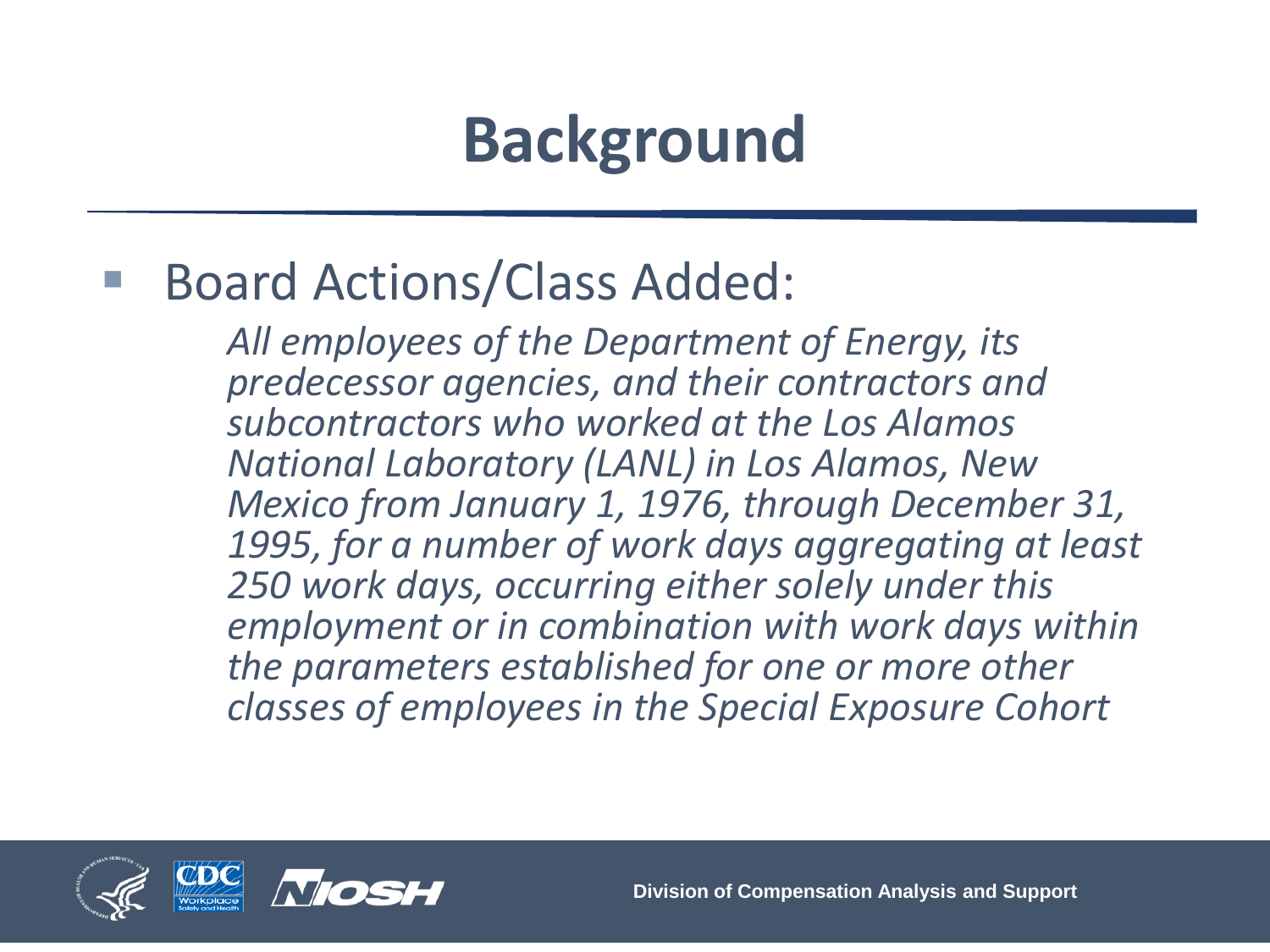- The identified infeasibility included the inability to bound unmonitored intakes of exotic alpha emitters, fission products, activation products, tritium (STCs), Sr/Y-90, Th-230 and Th-232.
- NIOSH committed to continue to evaluate these issues for the post-1995 period.
- **The end date of December 31, 1995 for the class is** based on the presumption that LANL would have been in full compliance with 10 CFR 835, *Occupational Radiation Protection,* by then.

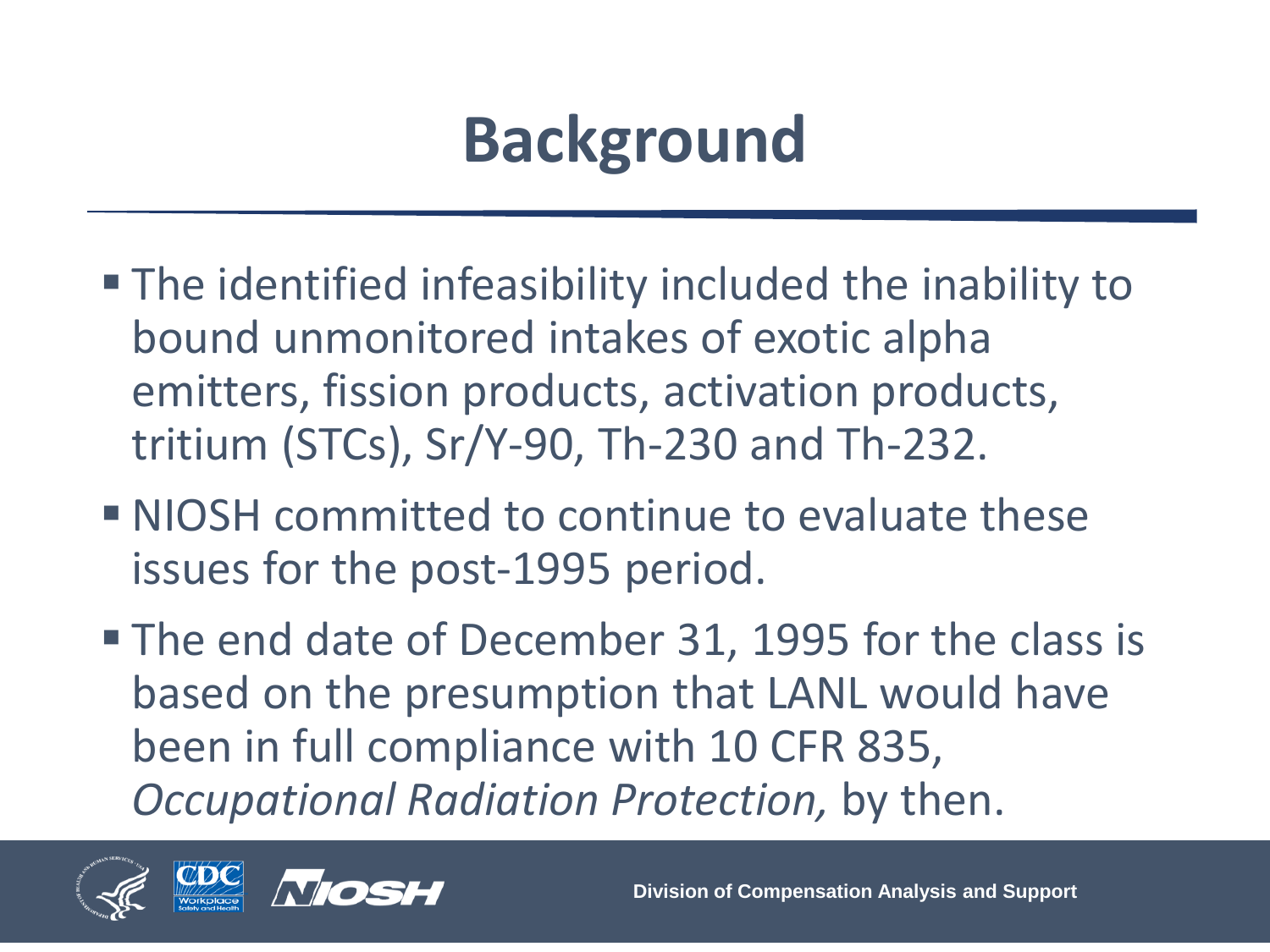- 10 CFR 835 requires internal dosimetry programs (including routine bioassay programs) for Radiological workers who, under typical conditions, are likely to receive a committed effective dose equivalent (CEDE) of 0.1 rem (0.001 Sv) or more from all occupational radionuclide intakes in a year
- Given this requirement, in the absence of individual internal dosimetry data, intakes would be unlikely to have resulted in greater than 0.1 rem CEDE and the infeasibility to reconstruct dose would not exist.

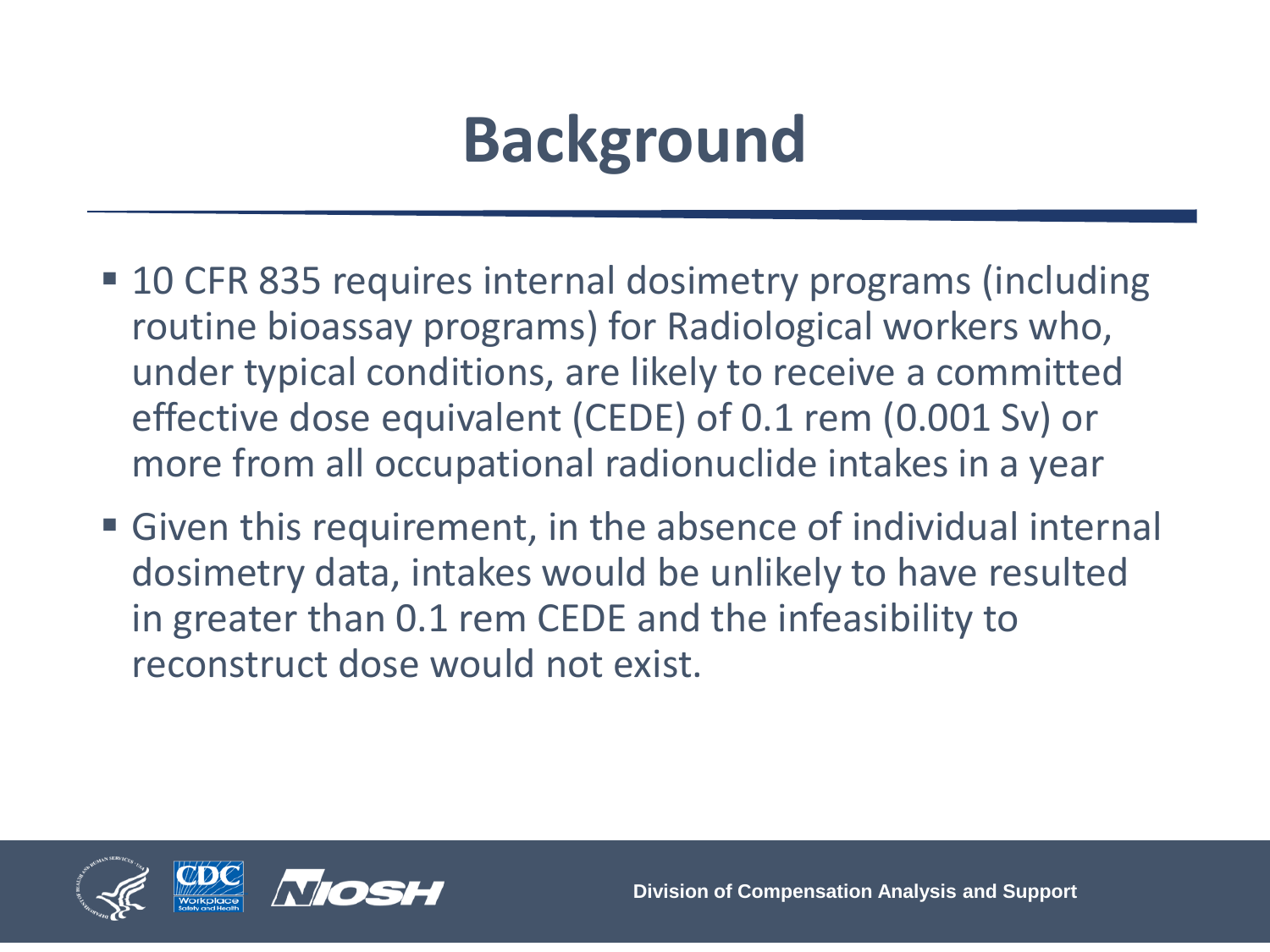#### **Background cont.**

- Since the issuance of Rev. 1 of the SEC-<br>
00109 Evaluation Report, NIOSH has sought and received additional information, documents, and procedures relating to post-1995 use of exotic radionuclides
- **Work with these radionuclides, especially** after 1995, has been sporadic and there are correspondingly few bioassay data

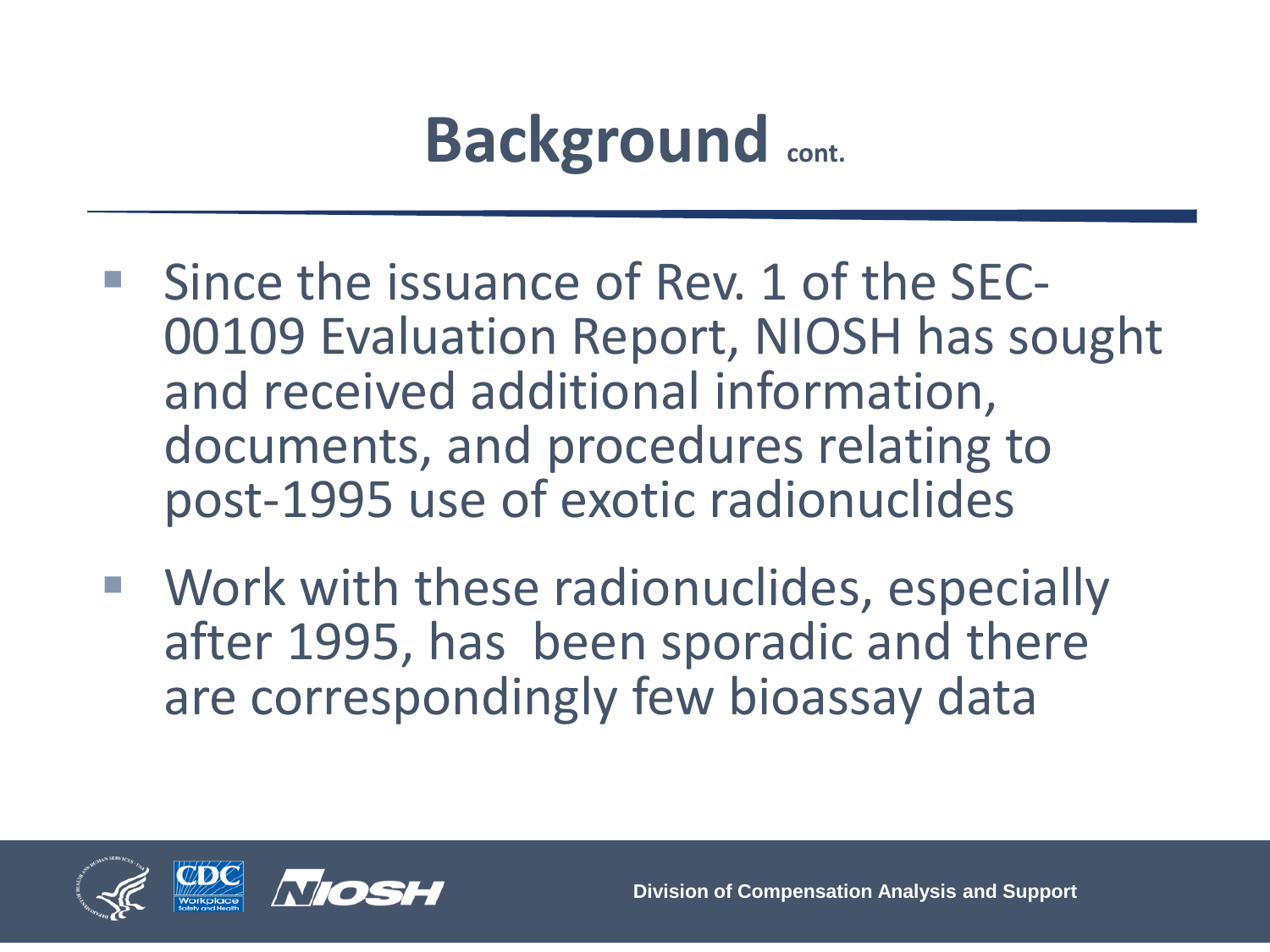# **Background cont.**

#### **November 2015 LANL Trip**

- Trip included personnel from DCAS, SC&A, and **ORAUT**
- Meetings were held with LANL Health Physics, including Managers, Dosimetrists, and field personnel to better understand how compliance with 10 CFR 835 was achieved
- New documents were captured including RWPs, respirator use, air sampling, radiation surveys, HP checklists, routine monitoring instructions, and external exposure data

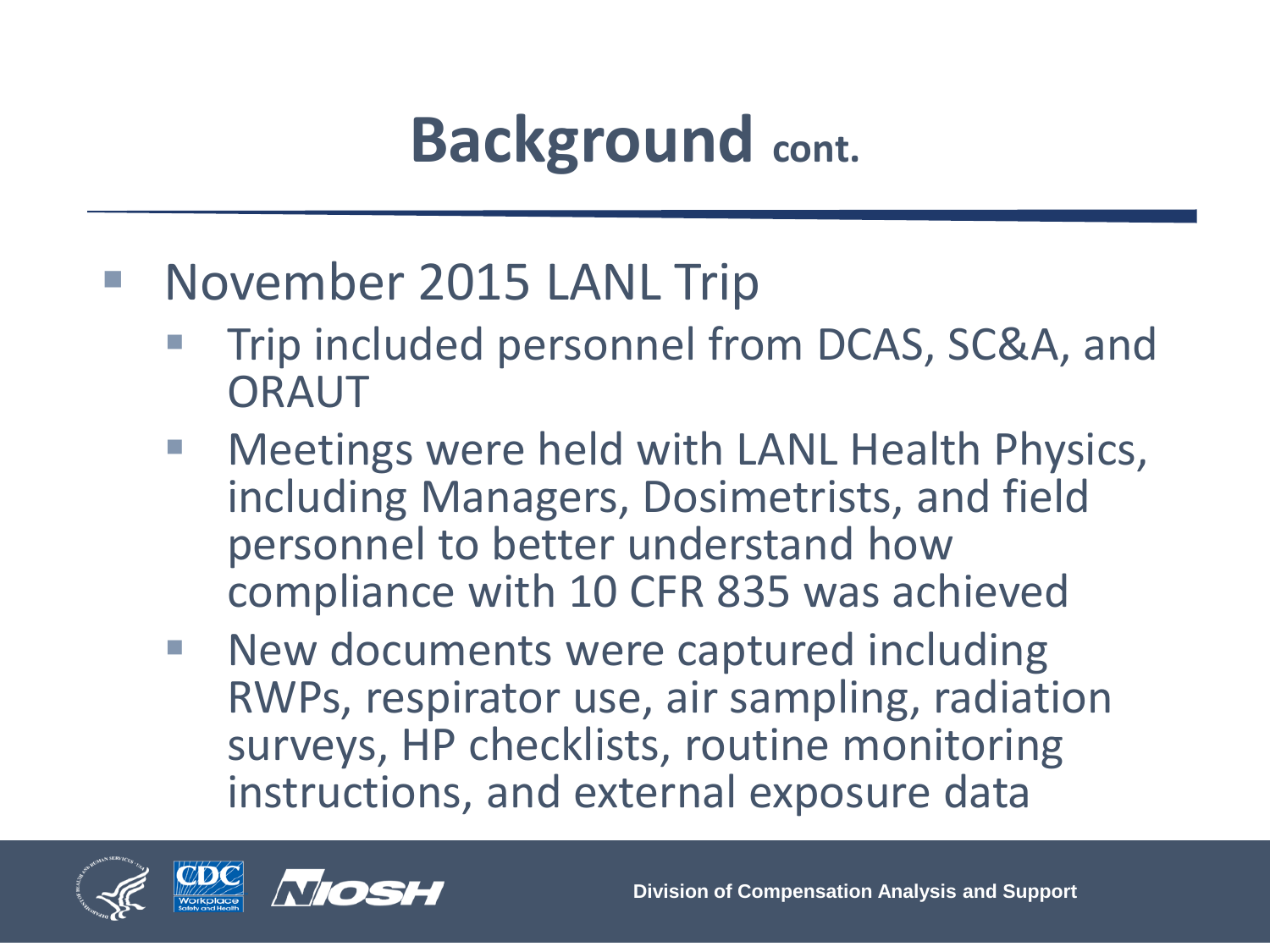## **Background cont.**

#### ■ November 2015 LANL Trip cont.

- LANL provided: radiological policy and procedures documents; background information on 10 CFR 835 implementation; Organization charts; non-routine radionuclides handled by waste management; summary of radiological dosimetry monitoring program
- LANL also provided information and documents specific to Special Tritium Compounds.

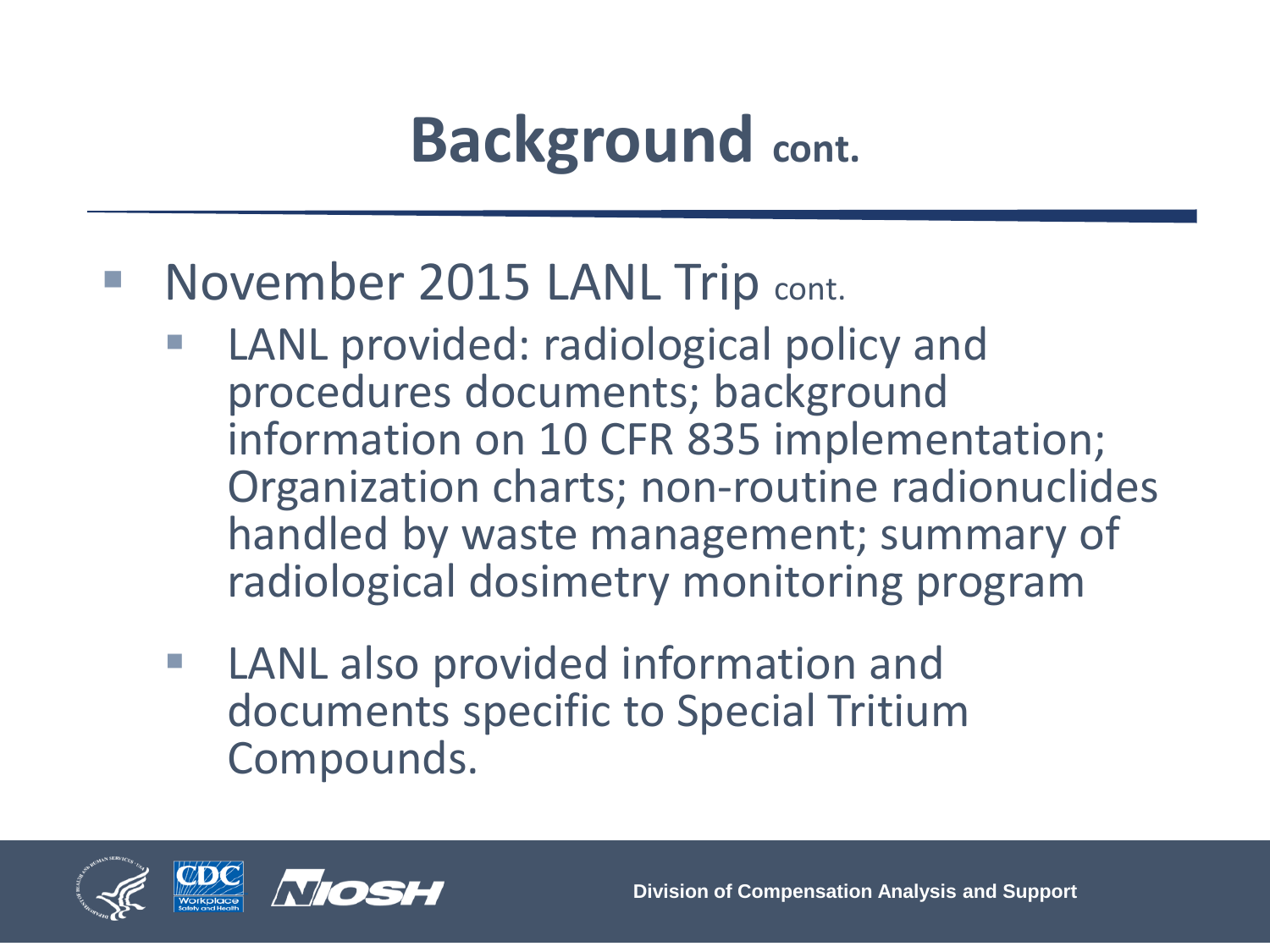# **SEC Evaluations 10 CFR 835 ERA**

- $\blacksquare$  How do we assess sites during the 10 CFR 835 era?
	- If sites assess an operation and determine that workers are unlikely to receive 100 mrem per year (CEDE), dosimetry would not required
	- Therefore, in many cases we have reduced personnel monitoring data

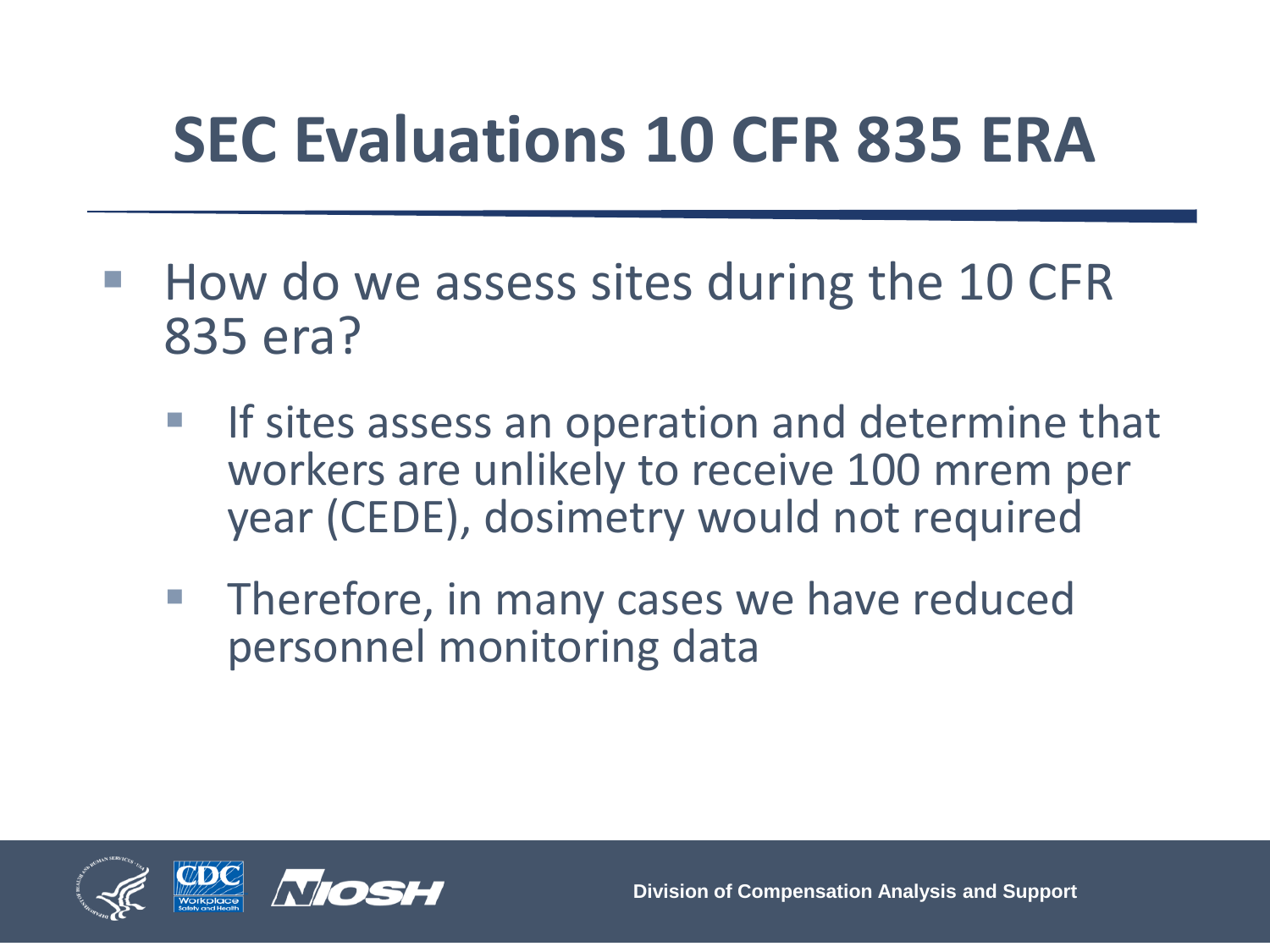#### **SEC Evaluations 10 CFR 835 ERA cont.**

- During 10 CFR 835 era, if a site has a Radiation Protection Program (RPP) approved by DOE, NIOSH will assume compliance unless documentation supports otherwise
- **NIOSH will focus their evaluations during** this period on internal and external assessments and incident reports associated with 10 CFR 835

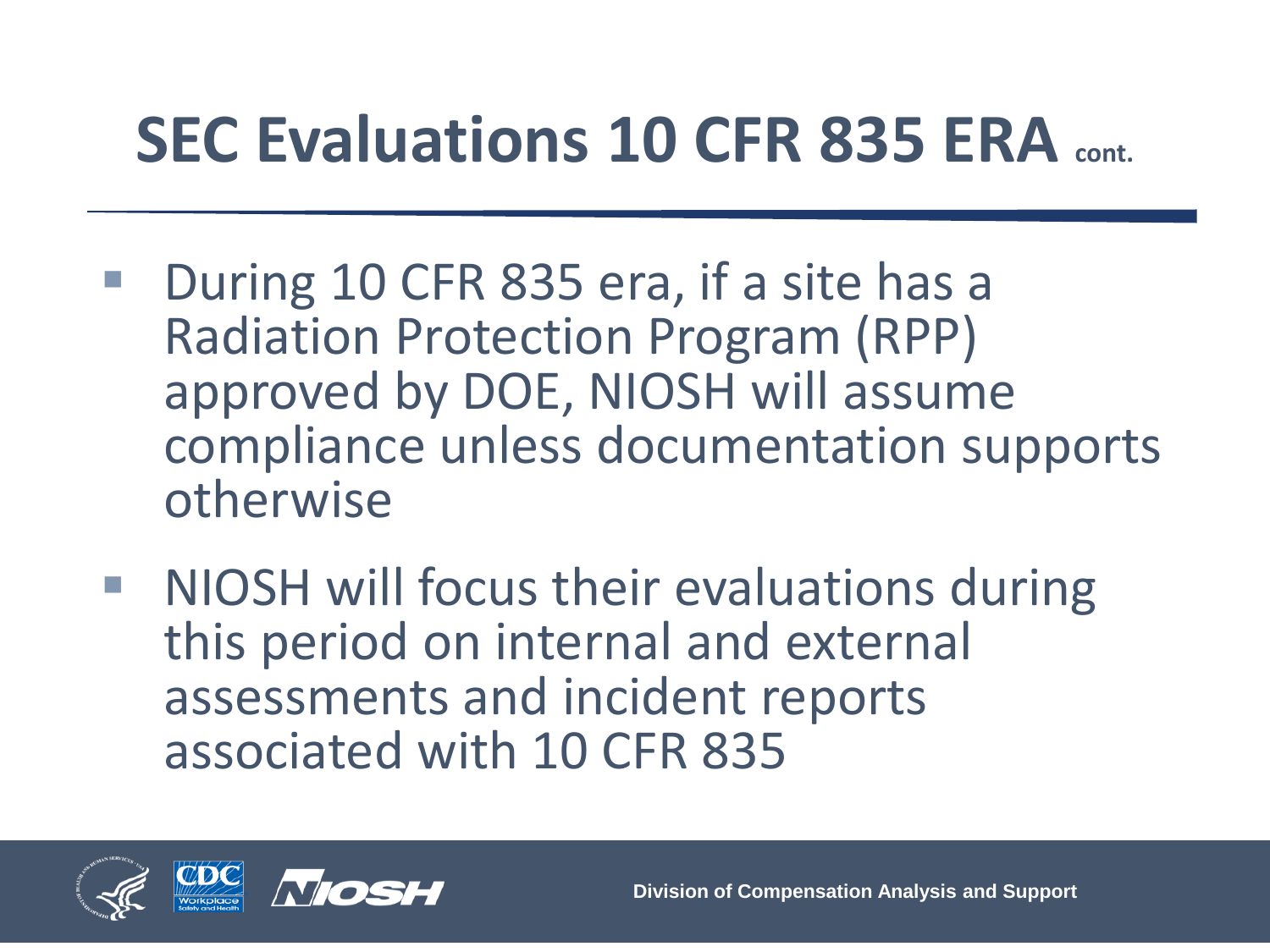### **SEC Evaluations 10 CFR 835 ERA cont.**

#### NIOSH focus when Reviewing Findings

- (SEC Perspective) Do the findings identify unmonitored exposures that may prevent reconstructing exposures to a defined class of workers?
- (DR Perspective) Do the findings identify a programmatic flaw that would suggest the unmonitored workers could have received exposures in excess of 100 mrem (CEDE) per year?

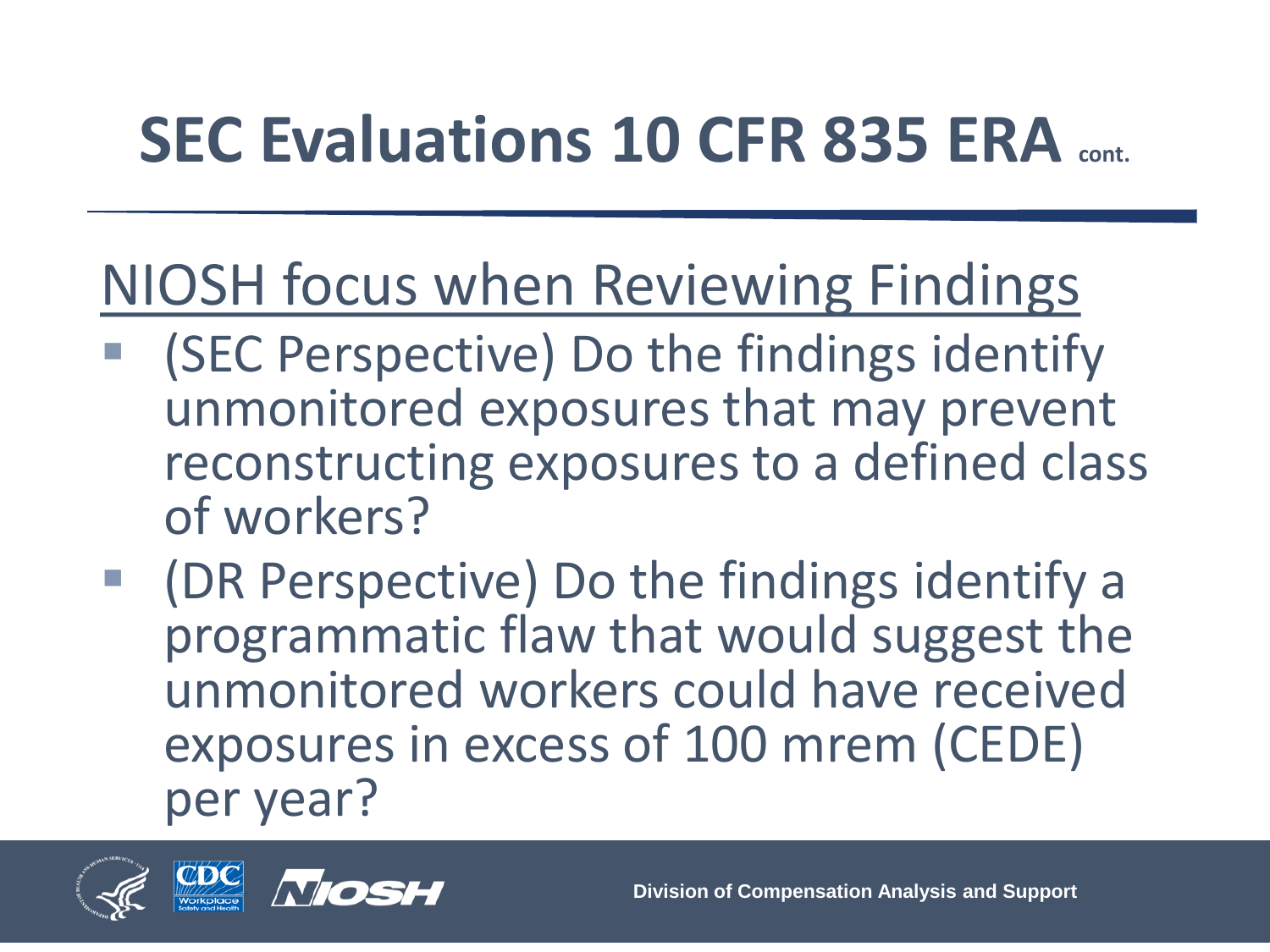### **Addendum**

- **Therefore, NIOSH's evaluation for this** addendum looked at
	- Assessments focusing on findings, response, and corrective action
	- Nonconformance Tracking System (NTS) for 10 CFR 835 violations, site response, and corrective action
	- Occurrence Reporting System (ORPS)

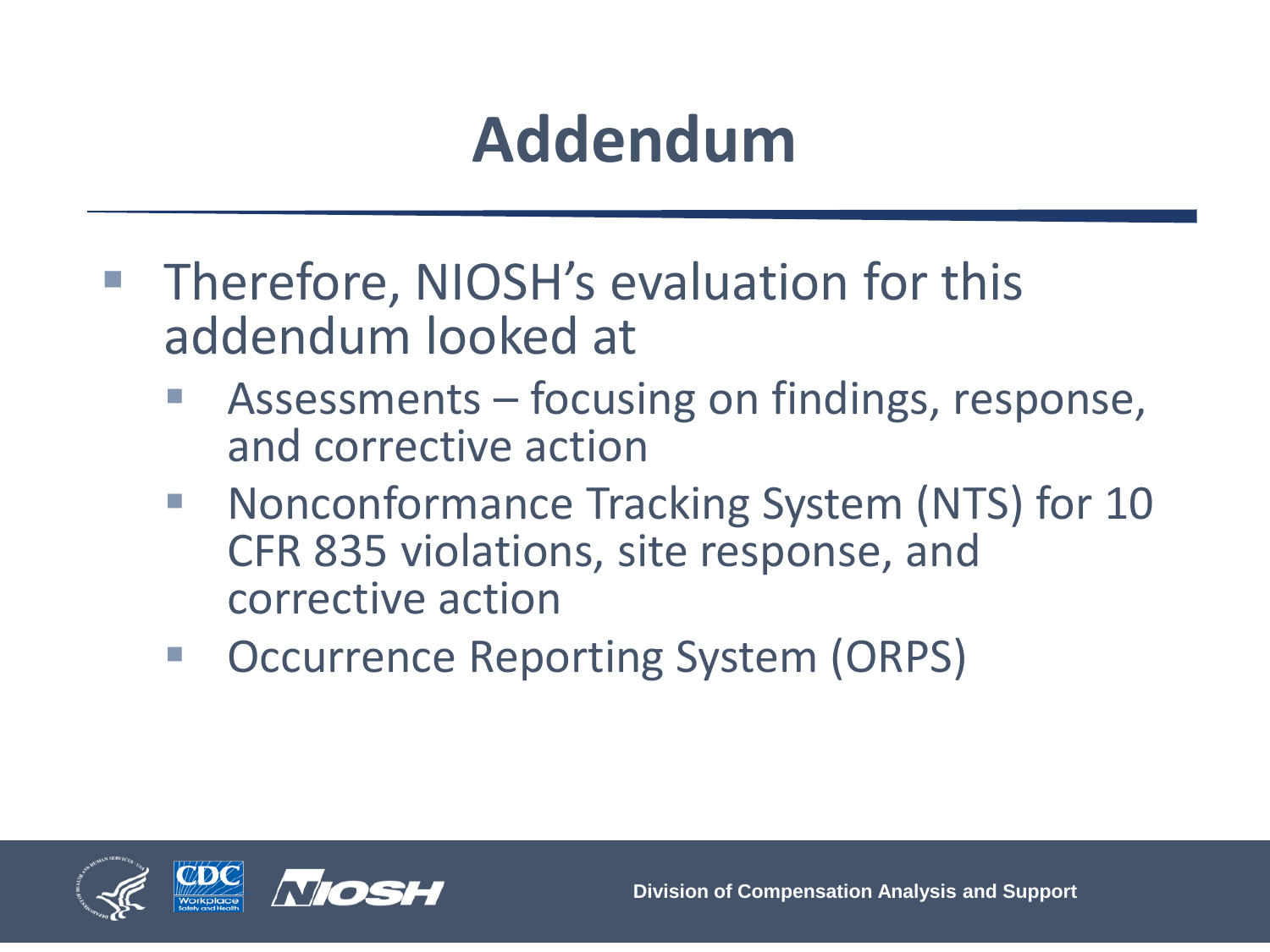#### **Assessments**

- May 1995 LANL Internal Assessment of the Radiation Protection Program
	- One Finding associated with administrative controls for sealed sources
	- Five observations of those one was relevant to internal dosimetry.
		- $\blacksquare$  Observation 4 stated that the RPP office has not coordinated with support organizations to implement site-specific document control and records management programs. Problems were identified with document control and distribution of updated procedures

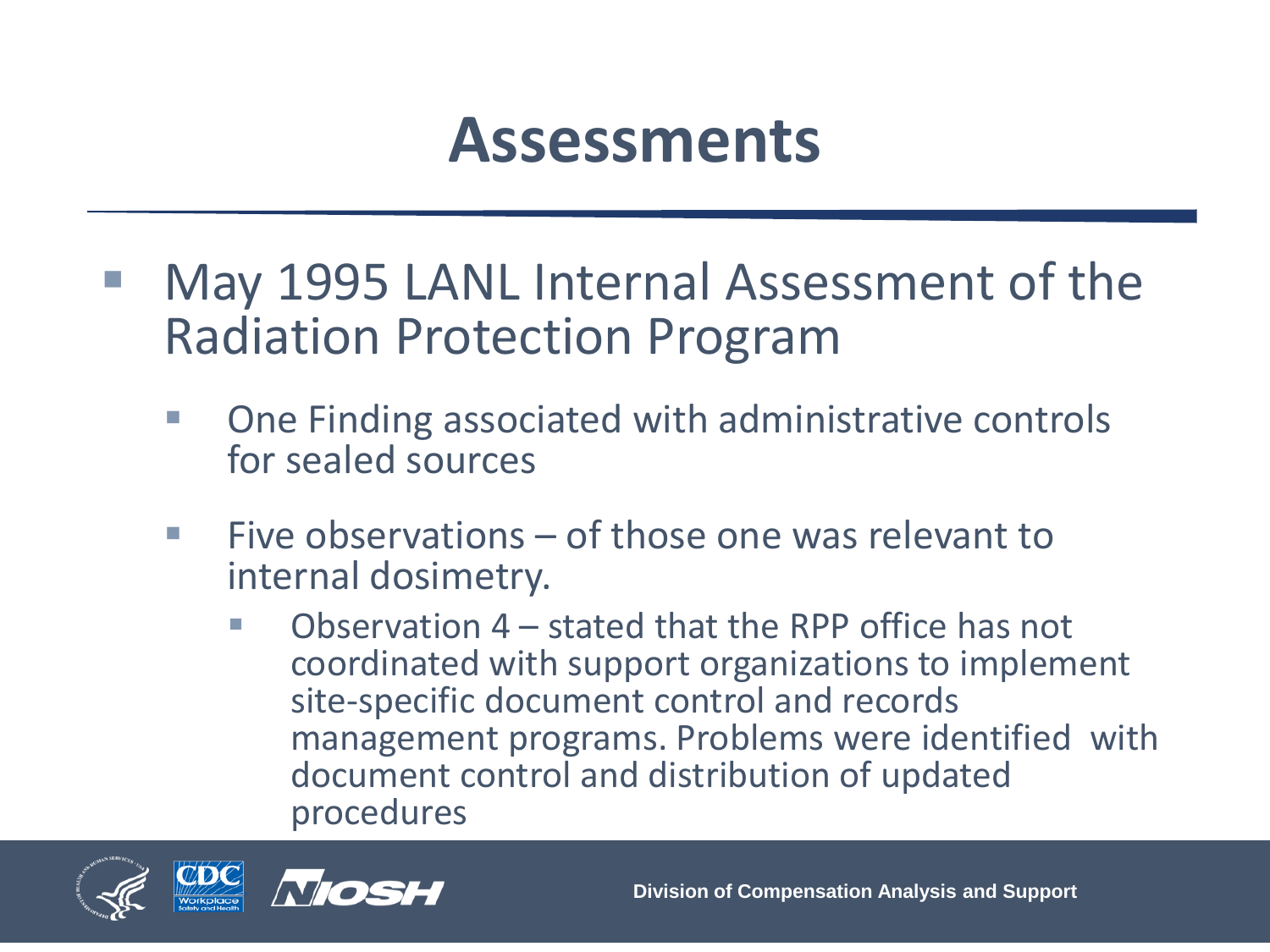#### **Assessments cont.**

- DOE NNSA conducted an independent review of the internal dosimetry program at LANL in July 2004
	- The stated performance requirements for the assessment included evaluation of compliance with 835.702(a)
	- **No findings or observations associated with** 835.702(a), but there were three non-compliances noted in the assessment
- None of the findings in the assessment would likely affect NIOSH's ability to perform individual dose reconstructions



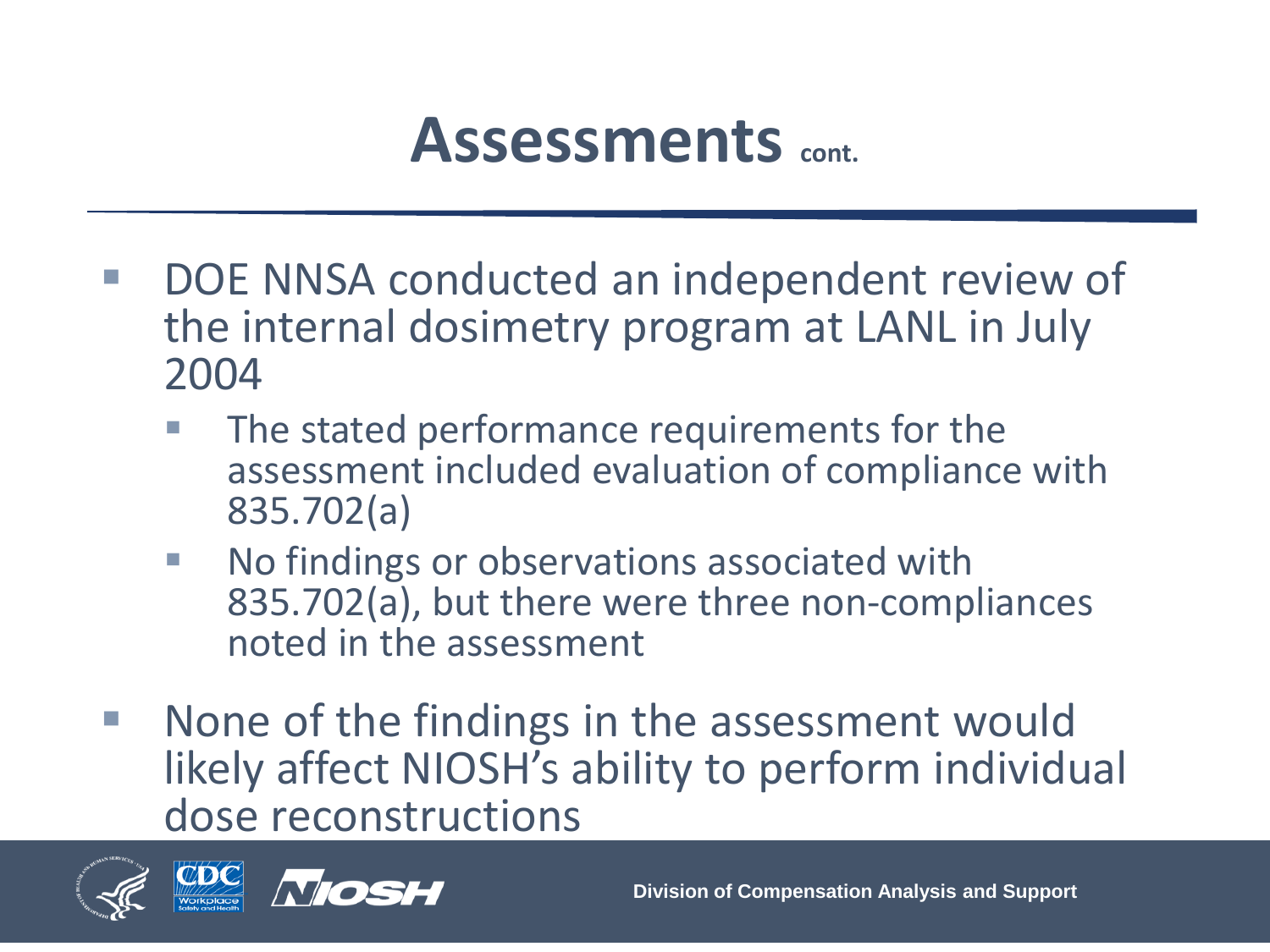- **NIOSH reviewed the NTS system for LANL 10 CFR 835 violations,** site responses, and corrective actions
	- **384 reports were captured**
	- 91 were considered potentially relevant
	- Of the 91 two were considered pertinent to compliance with 10 CFR 835.702(a)
		- NC ID:652 Records: Non-Laboratory exposure data was not included in all employee records for current year or lifetime dose. In some cases, when an employees previous employer provided dose information, it was not included in the employee's current year or lifetime dose
		- NC ID:1377 The Cumulative Total Effective Dose Equivalent (CTEDE) received by each individual as recorded and reported by LANL does not include doses received at other locations as required by 10 CFR 835

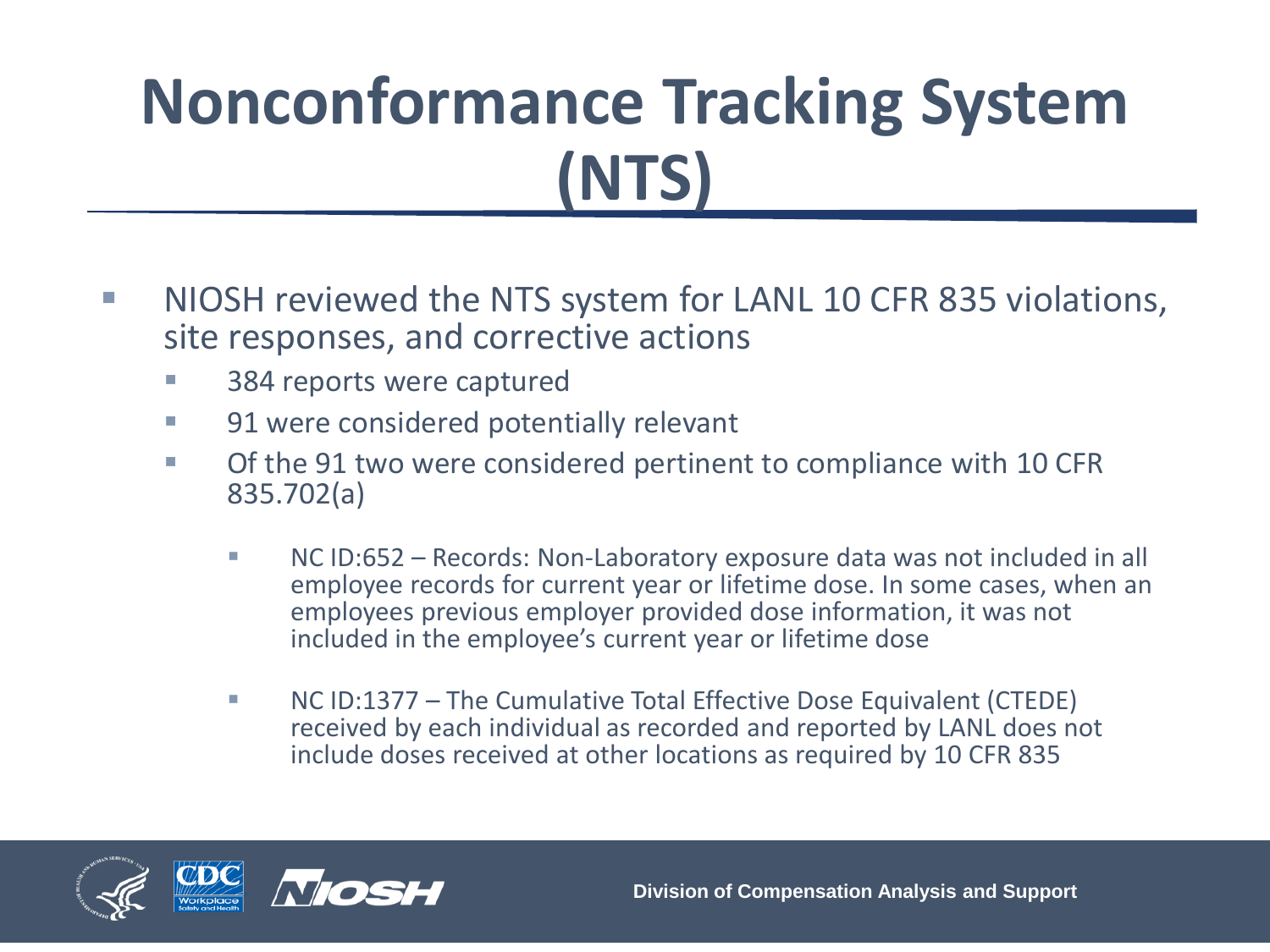- The findings for the two NTS reports would not likely affect NIOSH's ability to perform individual dose reconstructions. NIOSH considers all relevant data from all sites for a claimant when performing dose reconstructions.
- SC&A identified an NTS report that NIOSH overlooked in reviewing the reports. The report NC ID: 484 and an additional report NC ID: 1219 were reviewed using the same criteria identified previously

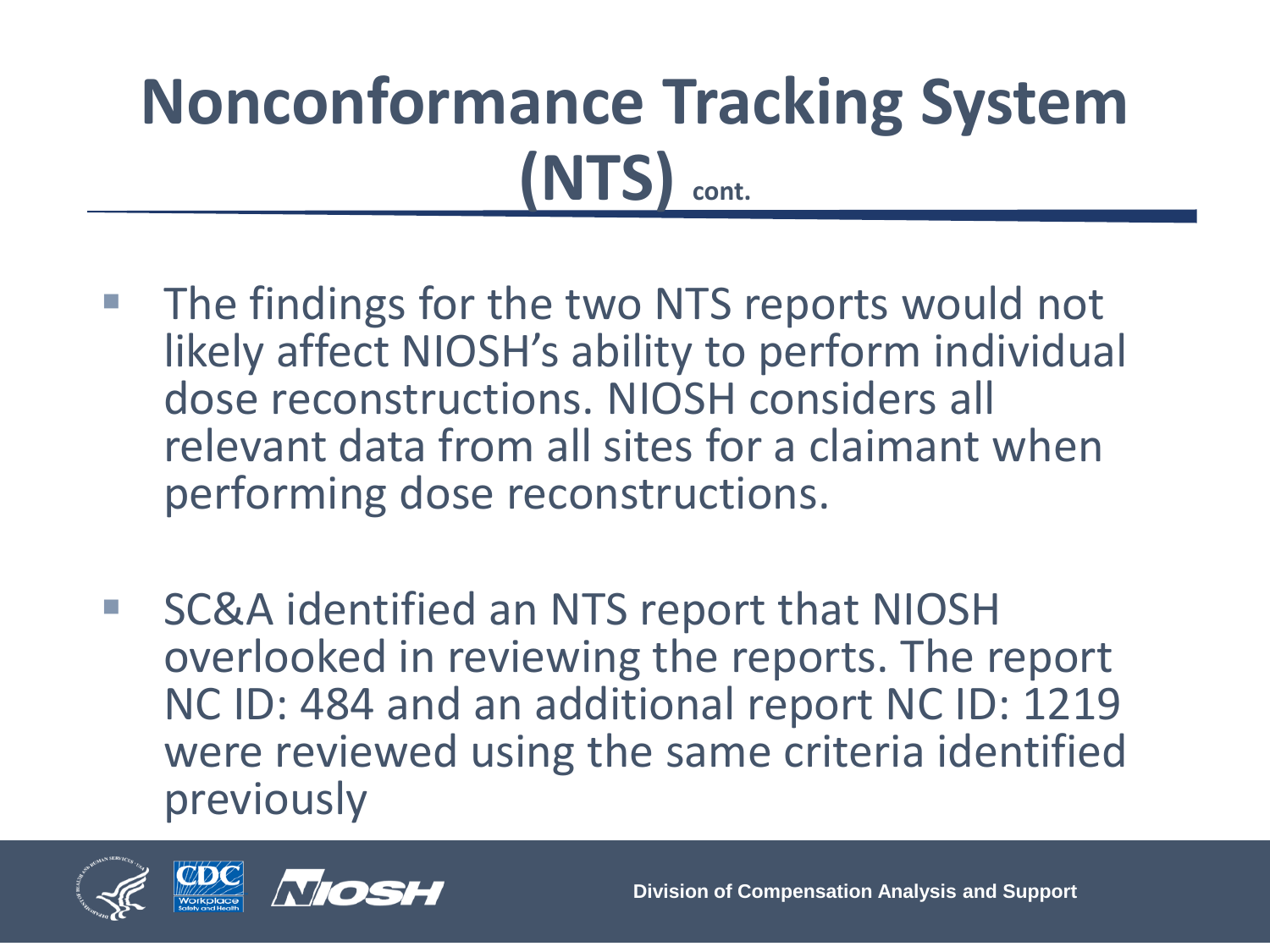- NC ID: 484 identified a number of deficiencies which could affect LANL's ability to ensure personnel with the potential of receiving a dose greater then 100 mrem per year CEDE were monitored appropriately.
	- The site implemented a number of programs to ensure this would not happen in the future (10/2000)
	- **NIOSH** has requested additional information from LANL as to what the site concluded concerning the potential exposures to personnel who were not monitored

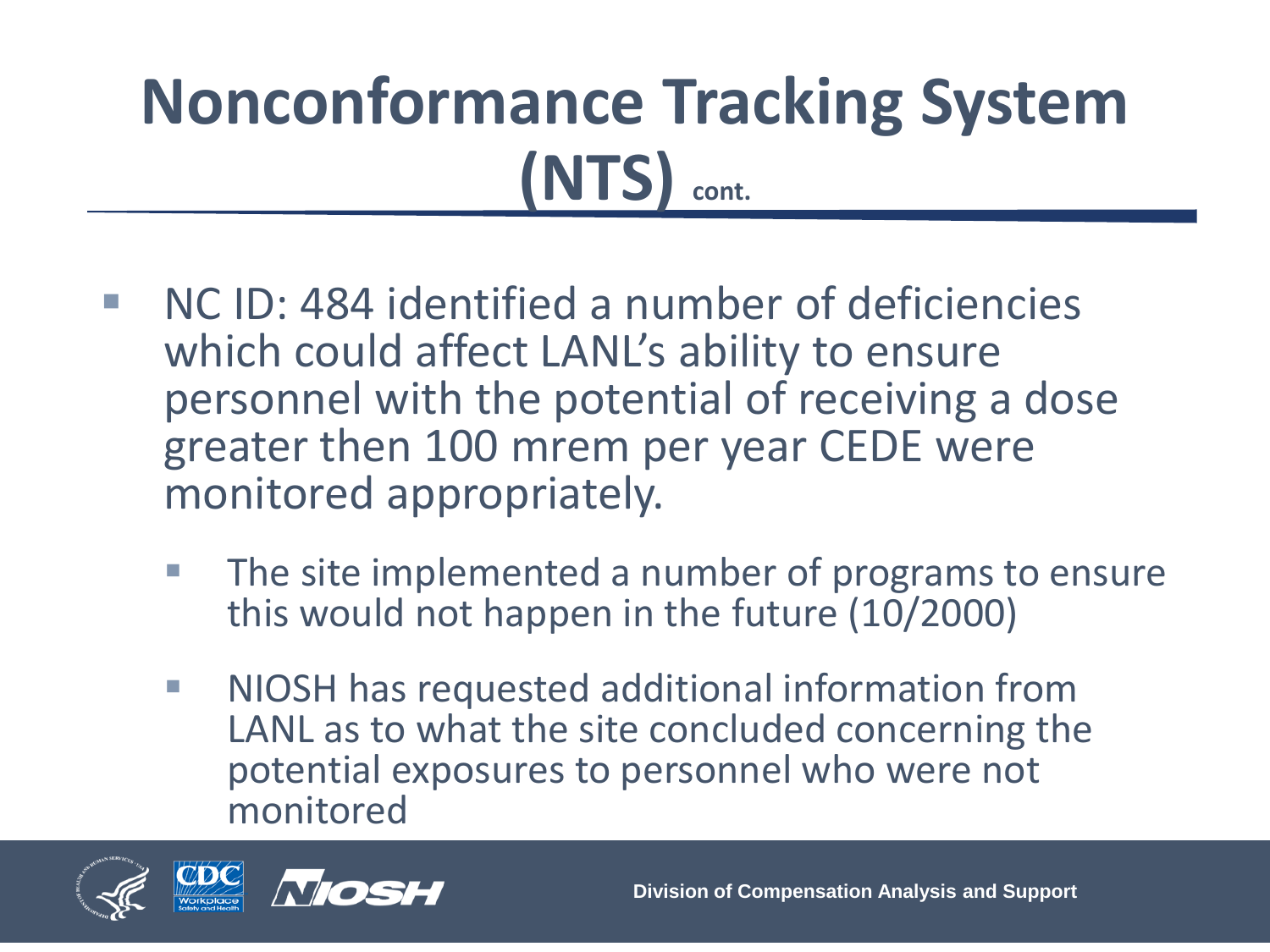- NC ID: 1219 identified a deficiency where some workers at TA-55 were not on the appropriate bioassay programs
	- Some personnel were on less conservative than required (23 of 93)
	- **E** Caused by a computer software problem

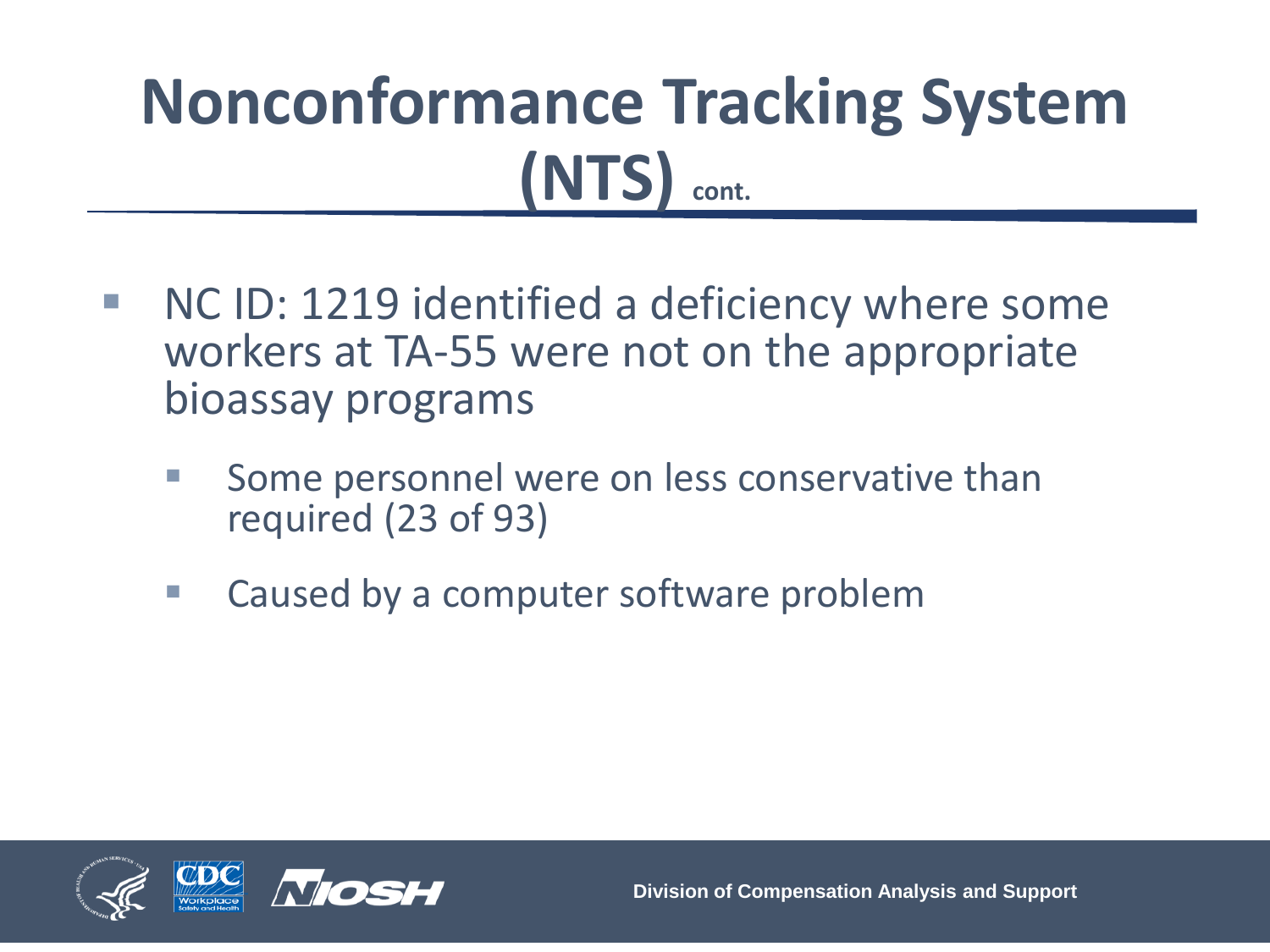- Corrective Actions for NC ID: 1219 included
	- **E** Computer problems were corrected and tested
	- **E** Workers were placed on the appropriate bioassay program
	- **E** Line Managers were reminded of the requirements to review dosimetry assignments for their employees
- NIOSH concludes although the non-compliance occurred the corrective actions insured no personnel with the potential receive 100 mrem CEDE were monitored



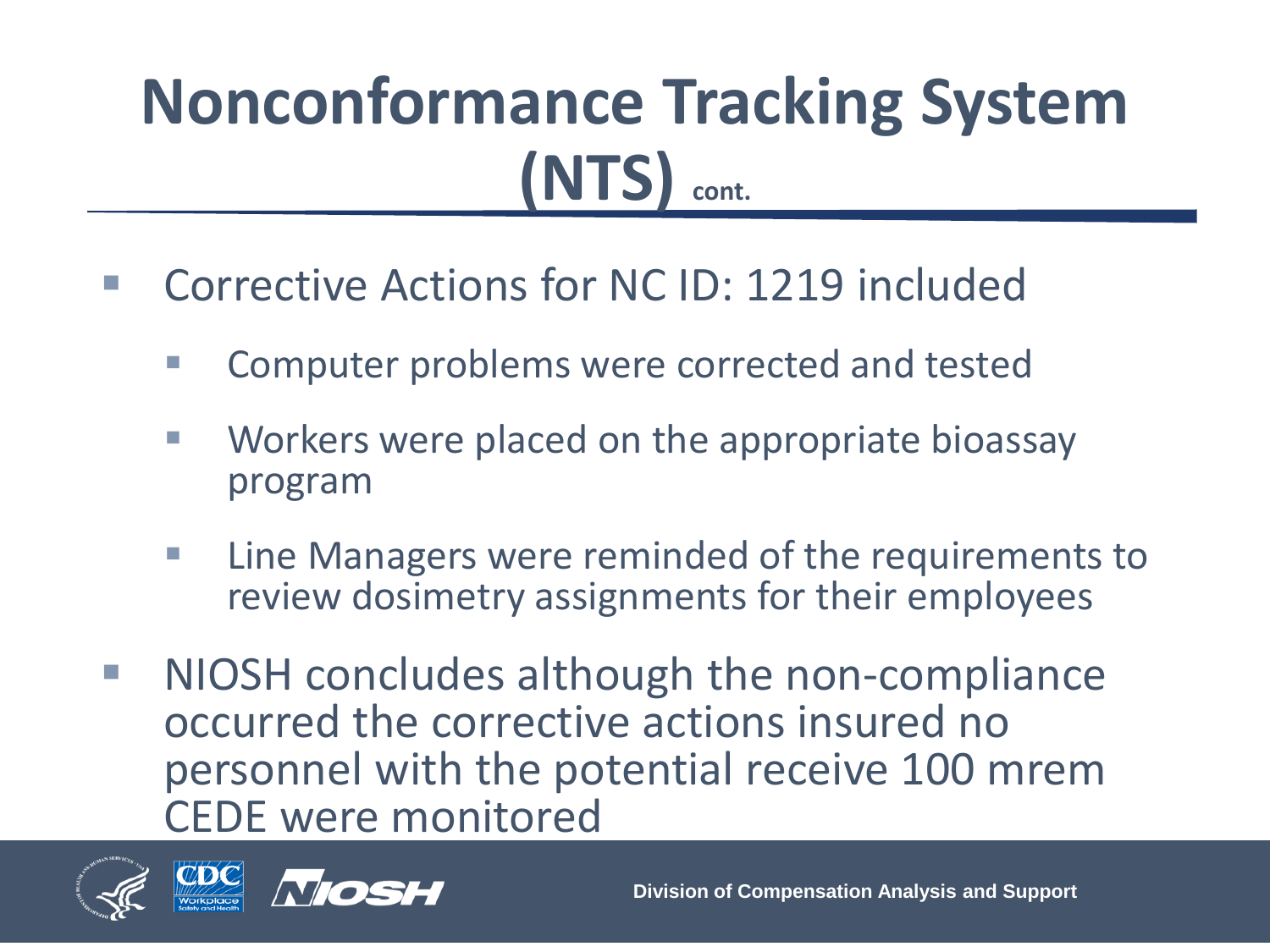# **Occurrence Reporting System (ORPS)**

- NIOSH reviewed the DOE ORPS for LANL 10 CFR 835 violations.
	- NIOSH identified a total of 159 reports in our initial search
	- **Of the 159 reports 64 were deemed potentially** relevant
	- **NIOSH reviewed the 64 in detail and found no findings** pertinent to 10 CFR 835

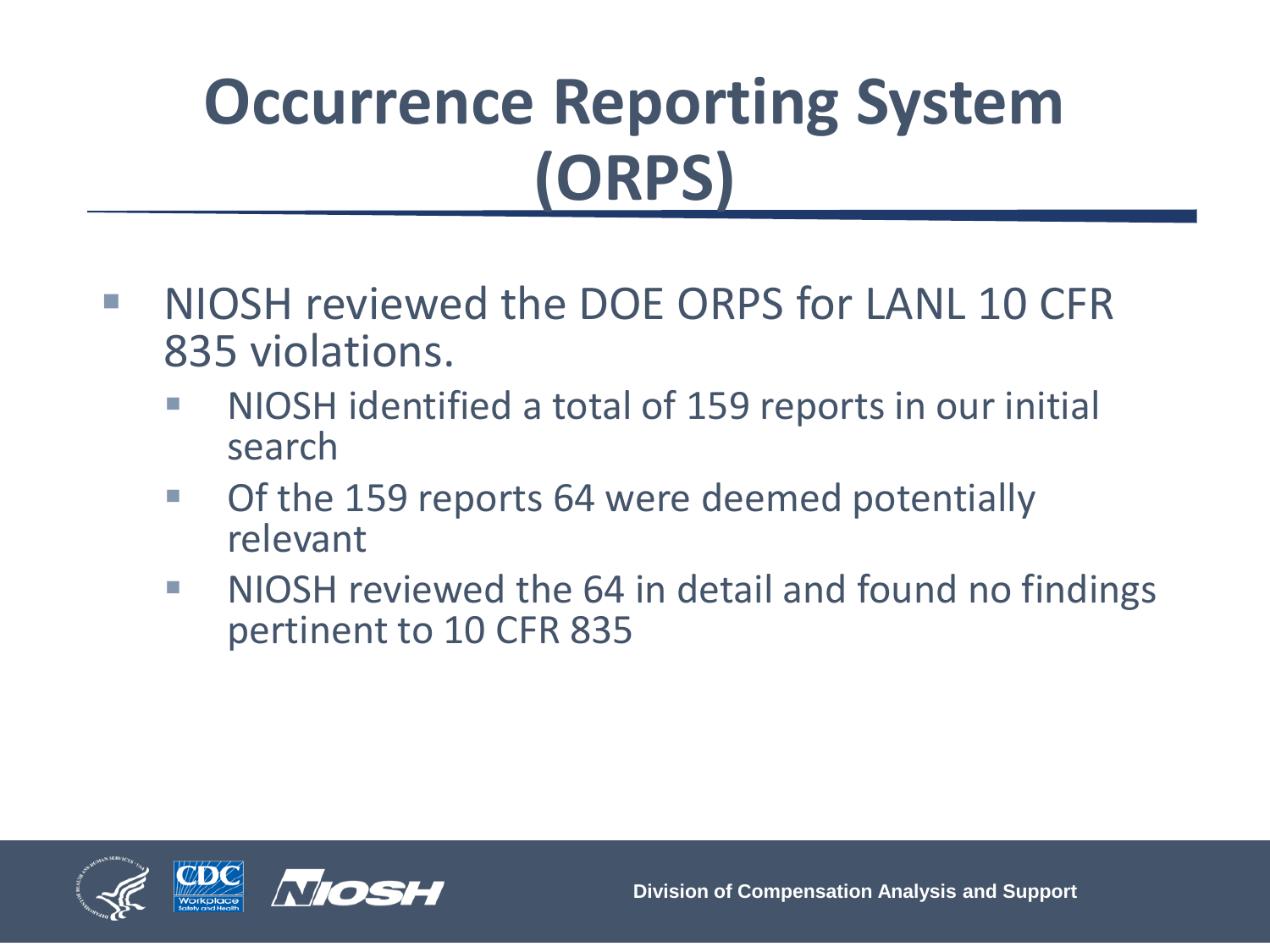### **Occurrence Reporting System (ORPS) cont.**

- $\blacksquare$  NIOSH found after the initial search that other search parameters (e.g., Area, Contractor name) would yield different numbers of reports.
	- Therefore, after issuing the Addendum NIOSH continued to search ORPS
- After further investigation NIOSH concluded that a 10 CFR 835 violation would have an NTS report

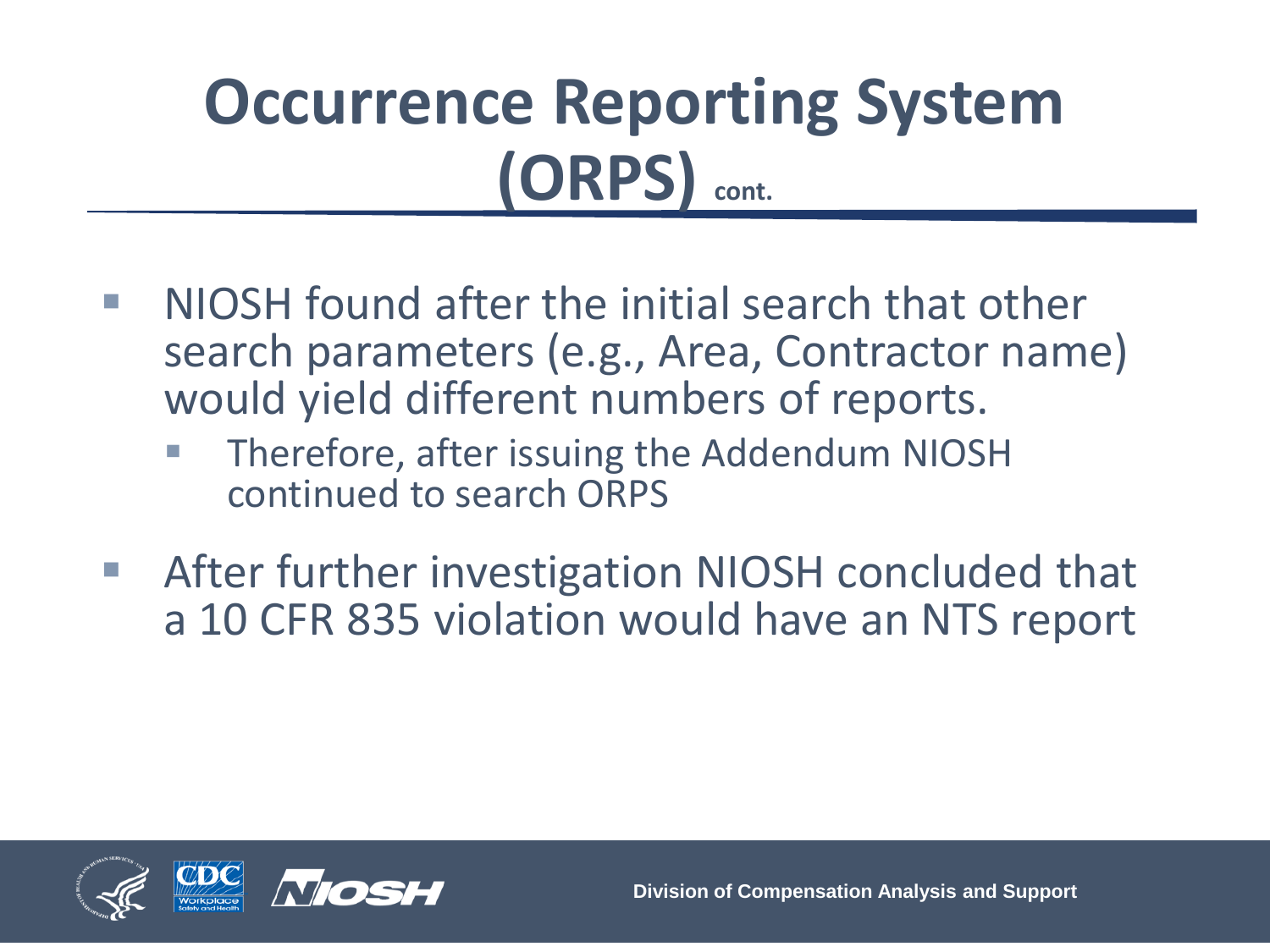# **Dose Reconstruction for Unmonitored Workers**

- Based on NIOSH's review of:
	- LANL's approved Radiation Protection Program;
	- **Internal and External assessments that followed;**
	- **NTS report findings; and**
	- **CORPS reports**
- NIOSH concludes that intakes for unmonitored workers with access to controlled areas were unlikely to have resulted in CEDE of 100 mrem per year

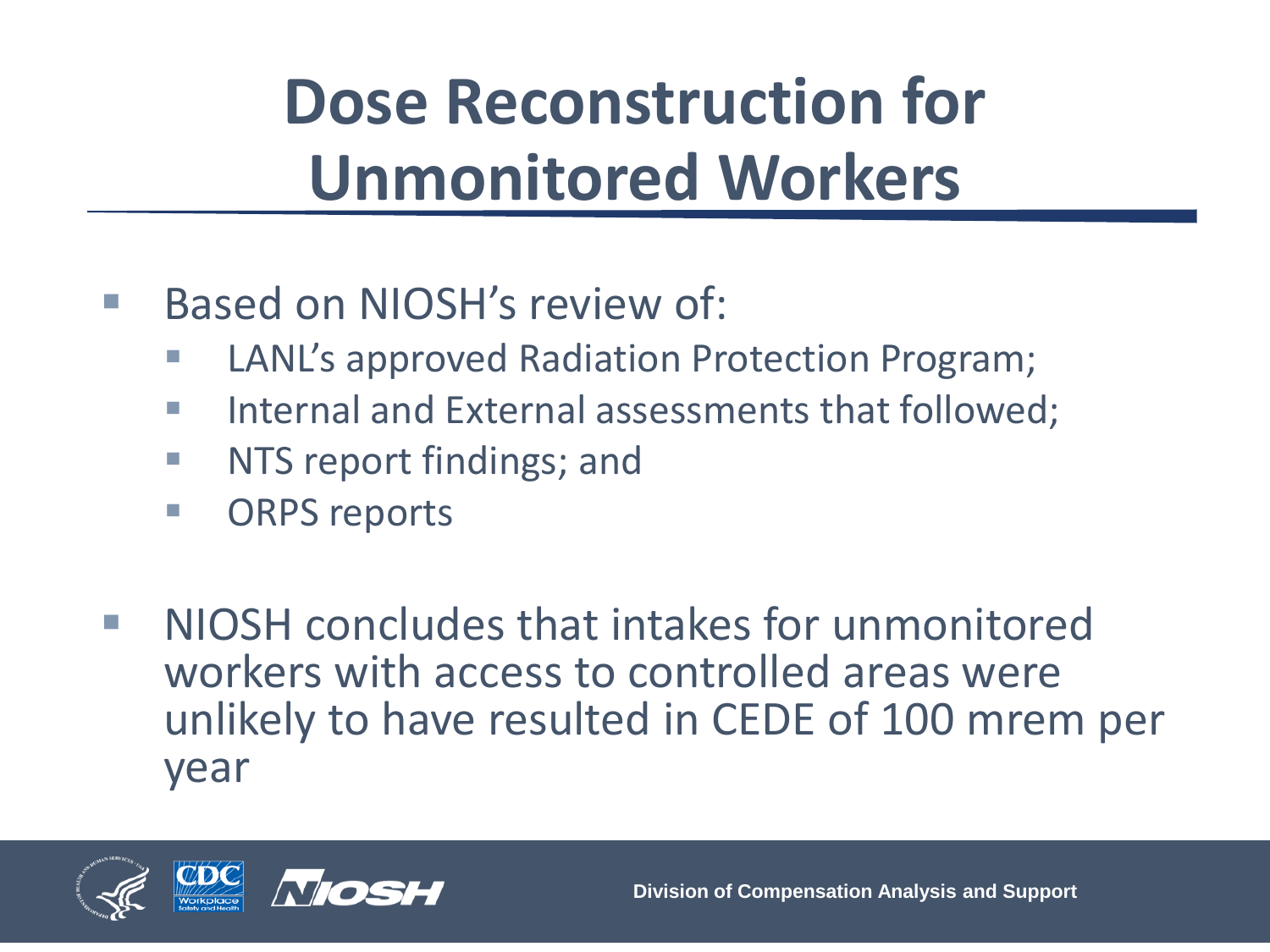#### **Dose Reconstruction Methodology**

- Bounding intake quantities corresponding to 100 mrem CEDE may be defined as 2% of the Stochastic Annual Limit on Intake (ALI)
- **An unmonitored worker can be assumed exposed** to 2% SALI per year from potential radionuclides
- For purposes of dose reconstruction, the radionuclide and lung clearance class selected for each years intake would be the one resulting in the highest dose to the organ of interest

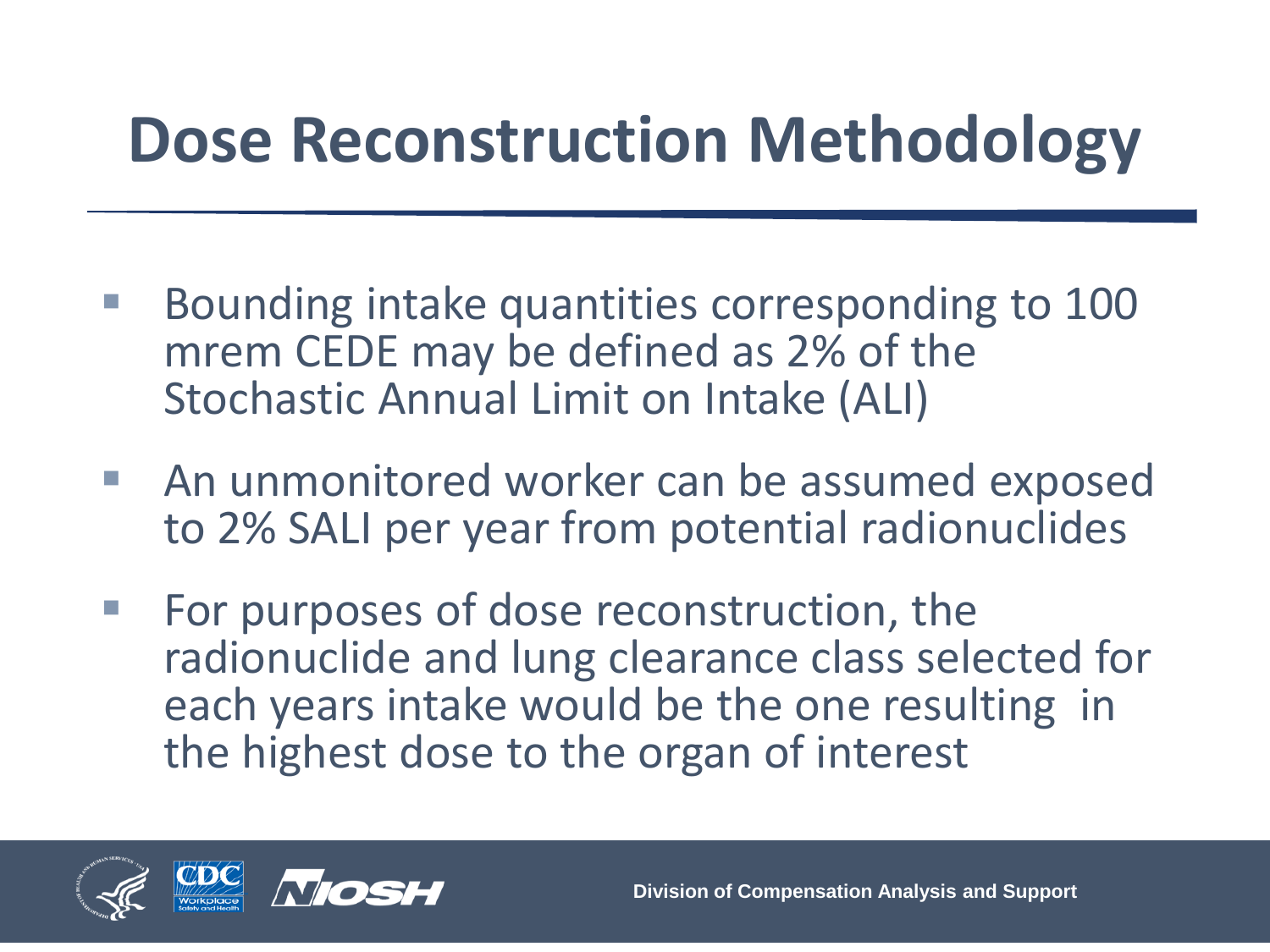# **Dose Reconstruction Methodology**

**cont.**

- Again the specific 2% SALI nuclide mixture resulting in the highest dose to the organ of interest at the time of cancer diagnosis would be the selected intake
- **Example DR** 
	- White Non-Hispanic Male born in 1965
	- Starts employment at LANL on  $1/1/1996$
	- **Ends employment 12/31/2016**
	- Diagnosed with cancer 12/31/2016

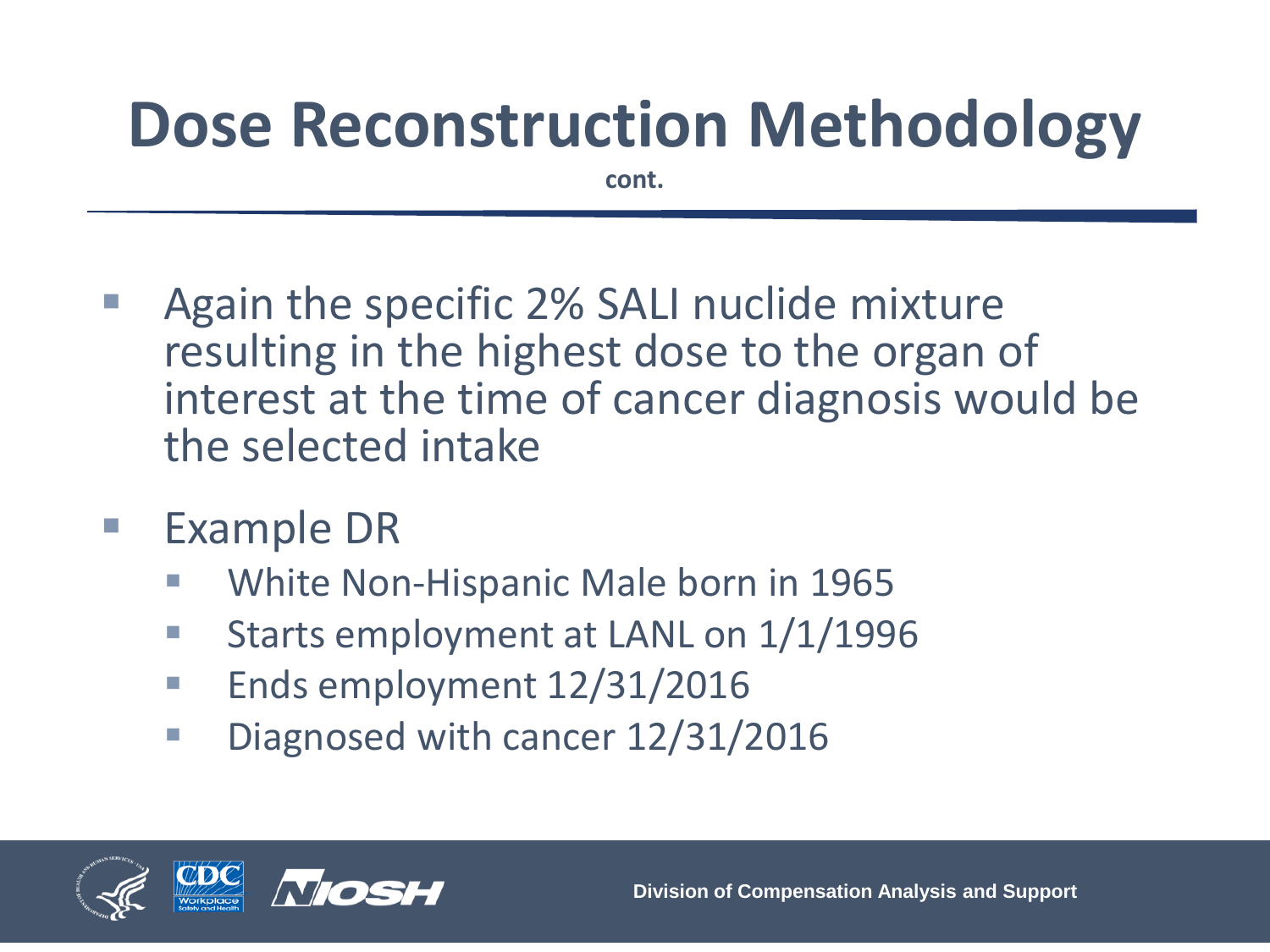#### **Dose Reconstruction Methodology**

**cont.**

#### **Example DR cont.**

| <b>Cancer</b><br>Location | 1996 - 2009                       | $2010 - 2016$                    | <b>Total Organ</b>             |            |                       |
|---------------------------|-----------------------------------|----------------------------------|--------------------------------|------------|-----------------------|
|                           | <b>Bounding</b><br>Nuclide / Type |                                  | <b>Internal</b><br><b>Dose</b> | <b>POC</b> | <b>POC Comments</b>   |
|                           |                                   |                                  | rem                            |            |                       |
| <b>Bone Surface</b>       | U-234 M                           | Th-228 M<br>U-234 M              | 20.012                         | 22.02%     |                       |
| <b>Kidney</b>             | U-234 F                           | U-234 F                          | 9.878                          | 11.73%     |                       |
| Lung                      | U-234 M                           | Pu-239 SS<br>Th-228 S<br>U-234 M | 14.542                         | 31.22%     | never smoked          |
|                           |                                   |                                  |                                | 18.45%     | former smoker         |
|                           |                                   |                                  |                                | 15.14%     | >40 cig/day currently |
| <b>Prostate</b>           | U-234 F                           | U-234 F                          | 0.555                          | 0.17%      |                       |



**Division of Compensation Analysis and Support**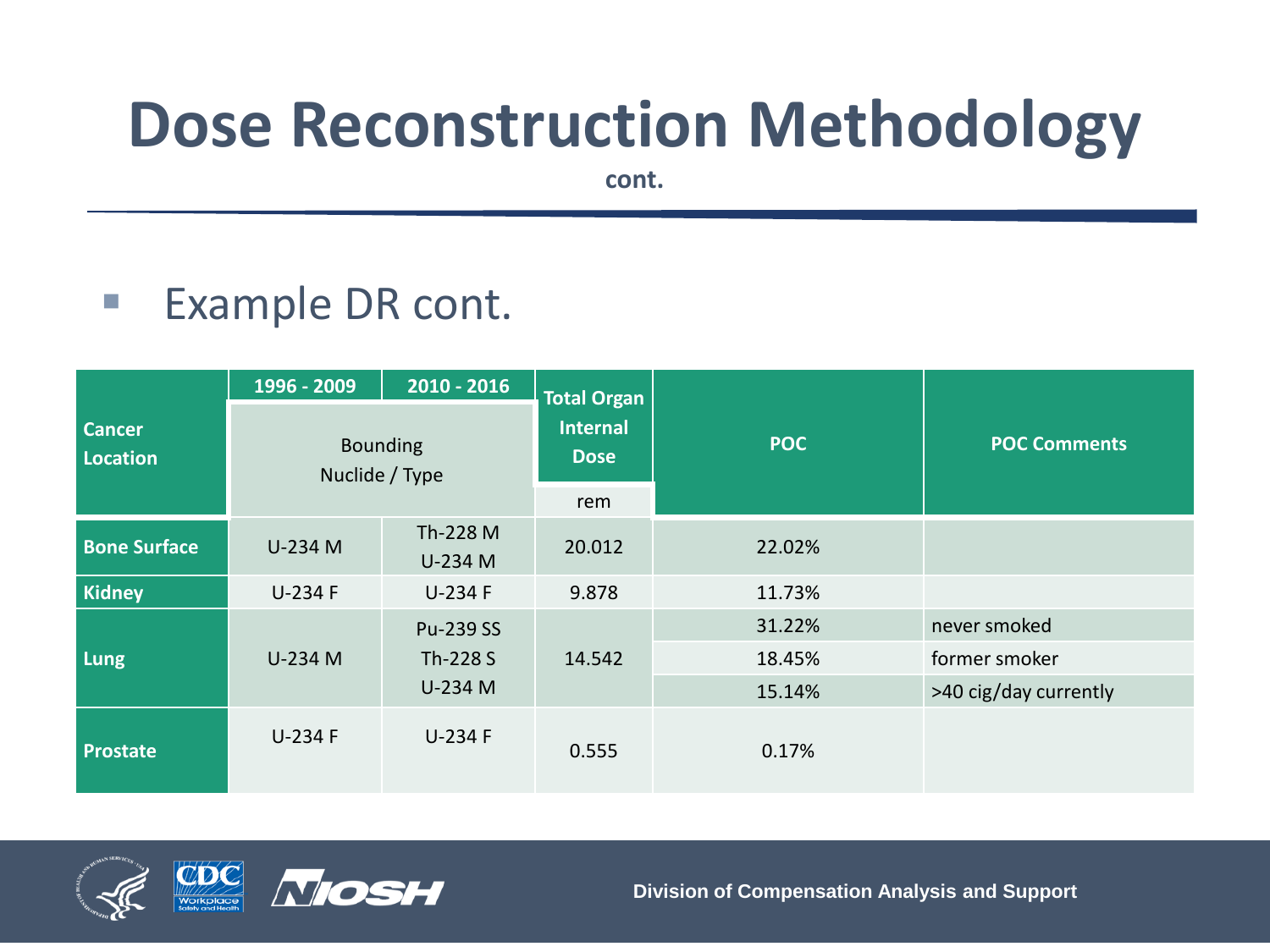# **Special Tritium Compounds (STCs)**

- Potential dosimetric issues associated with STCs, including stable metal tritides and organically bound tritium were not formally recognized or addressed by LANL or DOE until the late 1990s.
- In 1998 LANL issued *LANL Dose Assessment – Tritium Internal Dosimetry and Bioassay Programs*  which specifically addressed bioassay for STCs
- **The potential for significant exposure to STCs was** small and dose assessments were rarely deemed necessary.

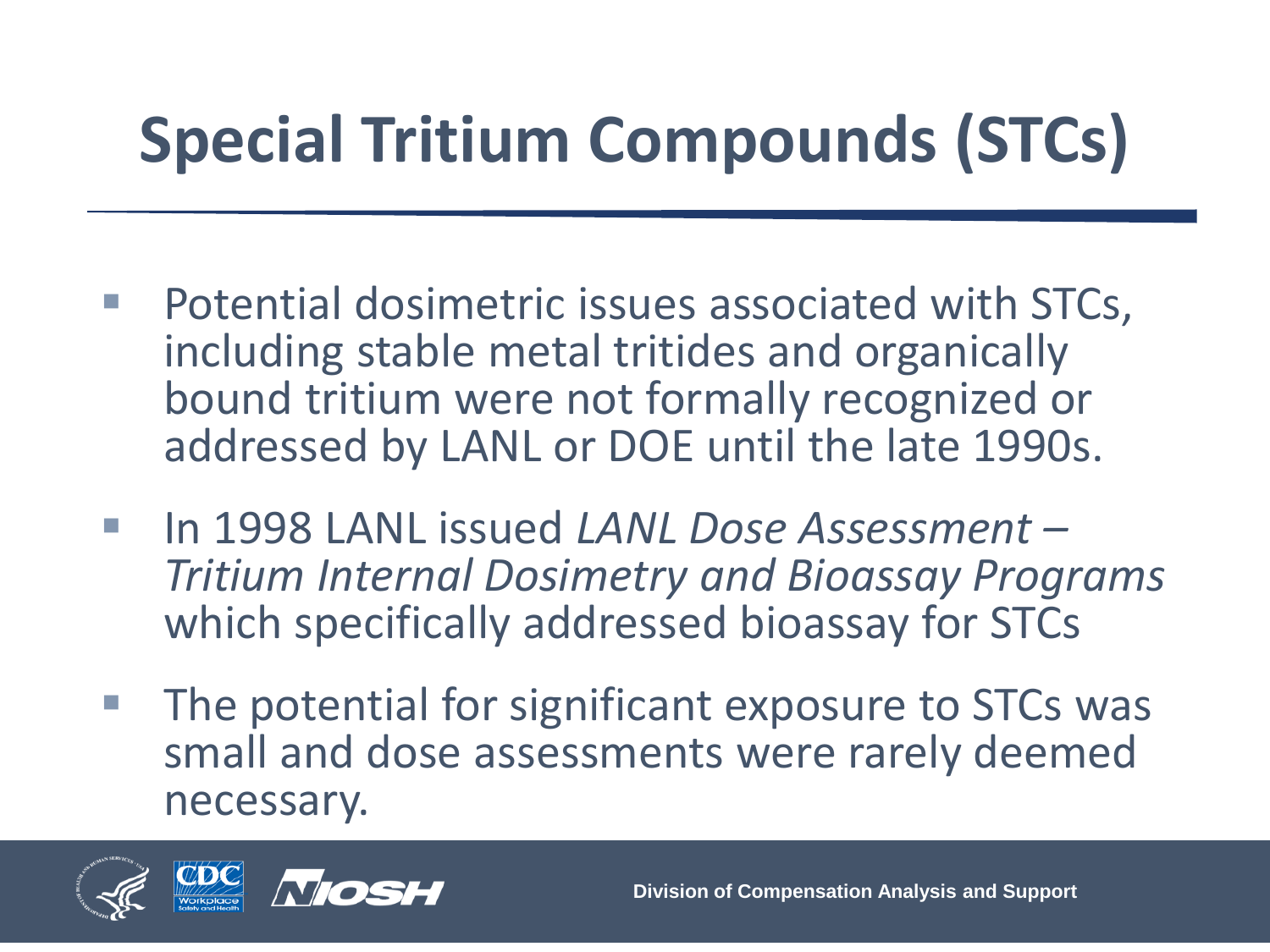# **Special Tritium Compounds (STCs) cont.**

- Bioassay data specific to STCs are rare for the entire period of the evaluation
- NIOSH can bound unmonitored intakes of STCs in the same manner as intakes of other rare nuclides for which internal dosimetry data is lacking by
	- Assuming intakes to unmonitored workers did not exceed 2% of the SALI
	- **Example 1 Figure 1 Figure 1 Figure 1 Figure 1 Figure 1 Figure 2% of SALI for Tritiated Water Vapor**
	- **Dose Reconstruction for intakes of STCs may be** performed using the methodologies outlined in ORAUT-OTIB-0066

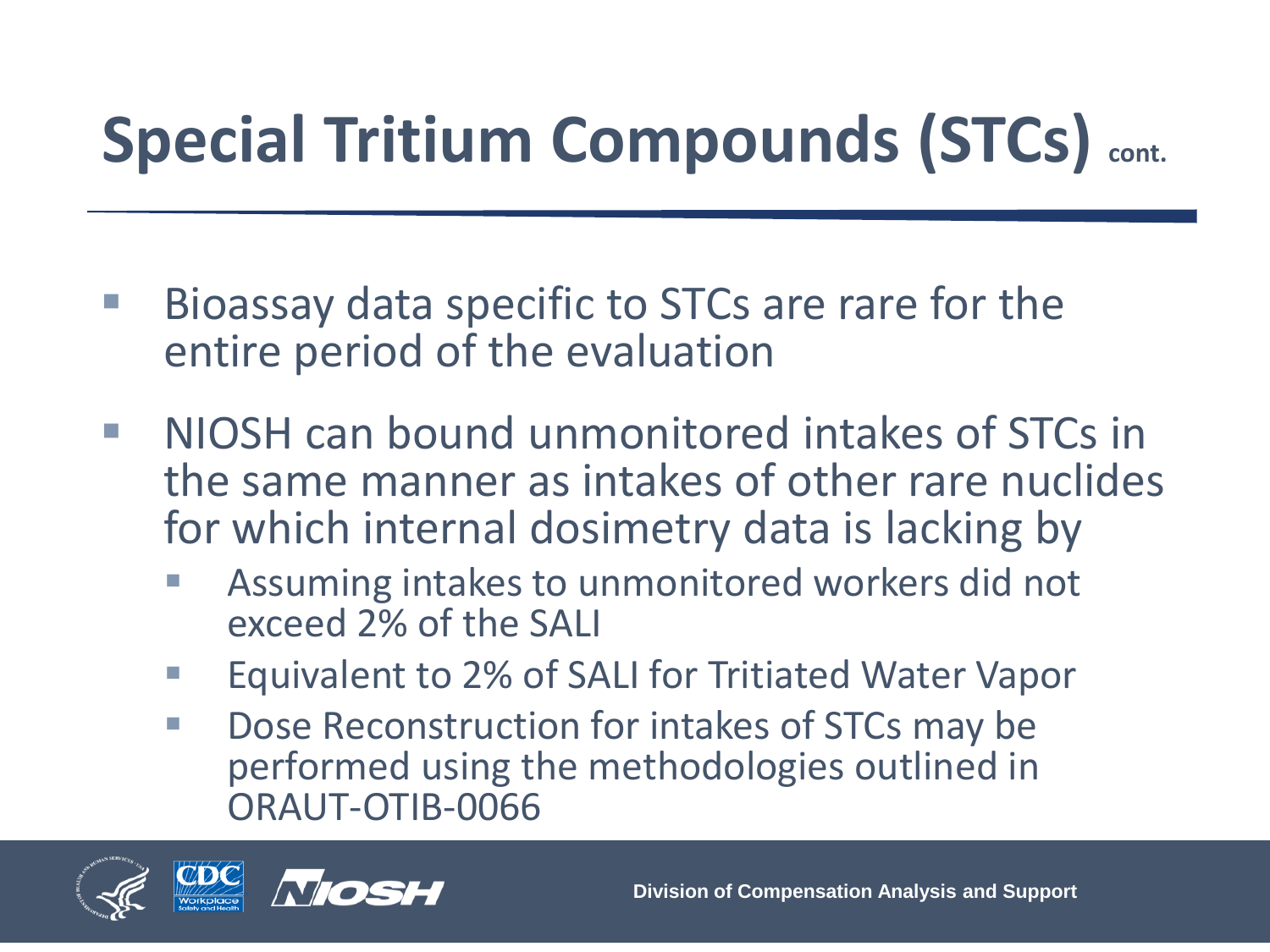#### **Petitioner Concern**

#### Preliminary Notice of Violation (PNOV)

- On February 16, 2007 DOE issued a PNOV to LANL
- **The PNOV included radiological protection** violations for monitoring
- The PNOV noted that the Office of Independent Oversight 2005 inspection found that LANL failed to adequately establish personnel and area monitoring for TA-55 hazards of neptunium and radionuclides other than uranium, plutonium, americium and tritium

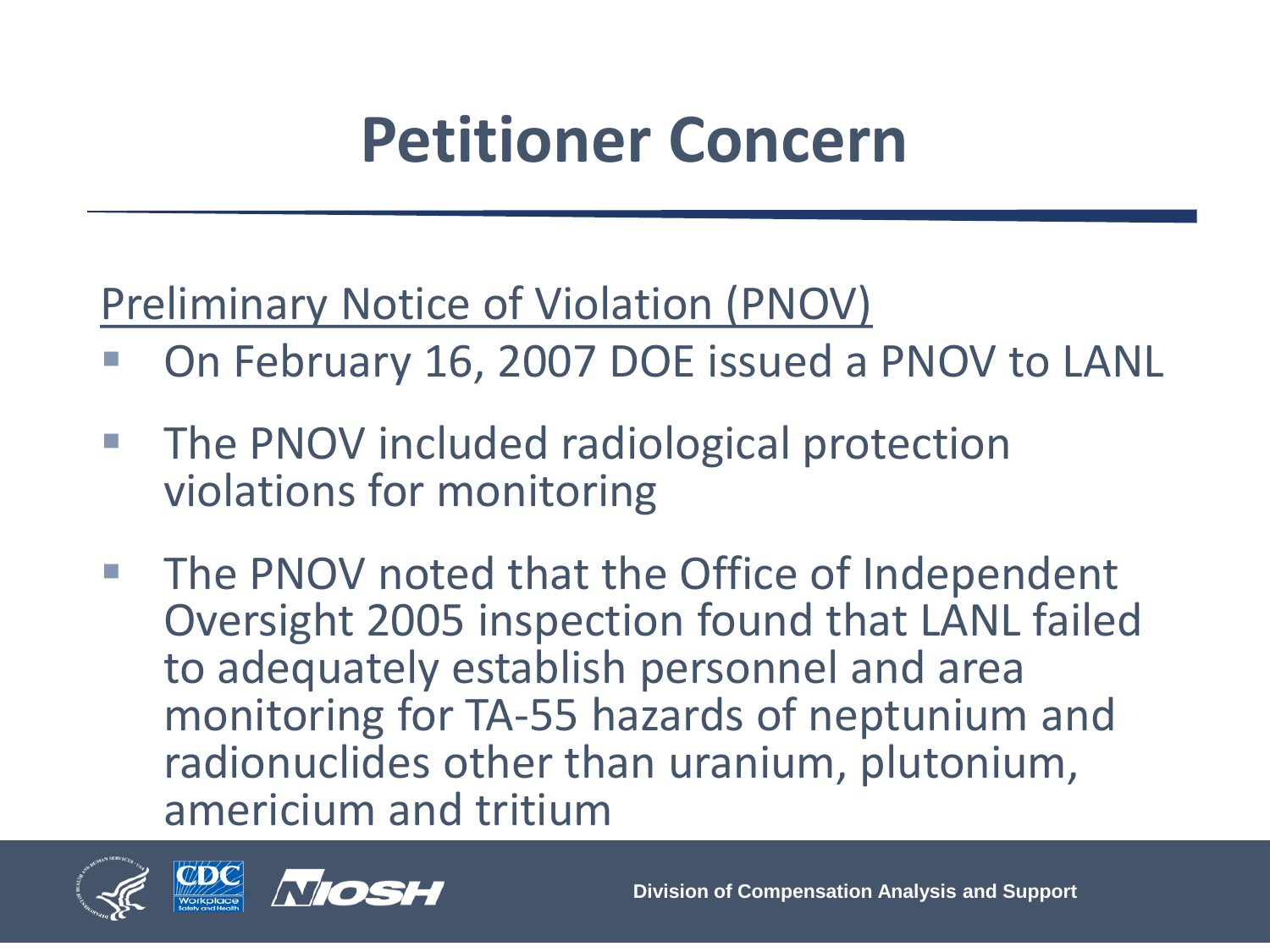#### **Petitioner Concern cont.**

#### Preliminary Notice of Violation (PNOV) cont.

- **NIOSH reviewed** 
	- LANL responses and corrective actions
	- **NTS reports related to LANL**
- NIOSH also asked LANL for information on the potential neptunium exposure
	- LANL indicated the 100 gram quantities fell below their monitoring threshold as documented in the LANL Internal Dosimetry Technical Basis Document

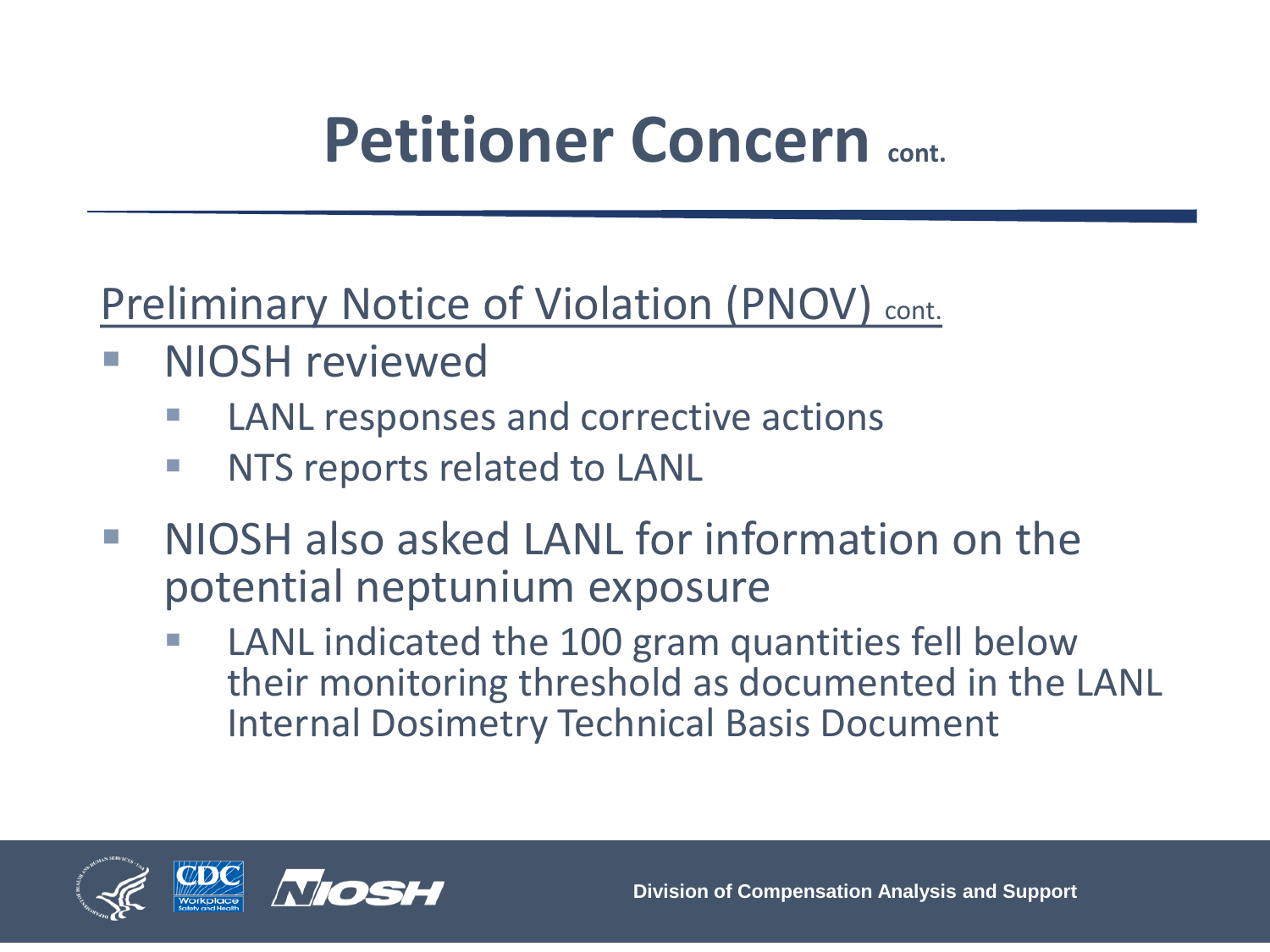#### **Petitioner Concern**

#### Preliminary Notice of Violation (PNOV)

- After reviewing all available information. NIOSH finds that unmonitored workers involved in these operations were unlikely to have received intakes that would have resulted in 100 mrem CEDE
- Therefore, the methodology described earlier for bounding intakes for unmonitored workers is appropriate for workers involved with the Neptunium operations identified in the PNOV

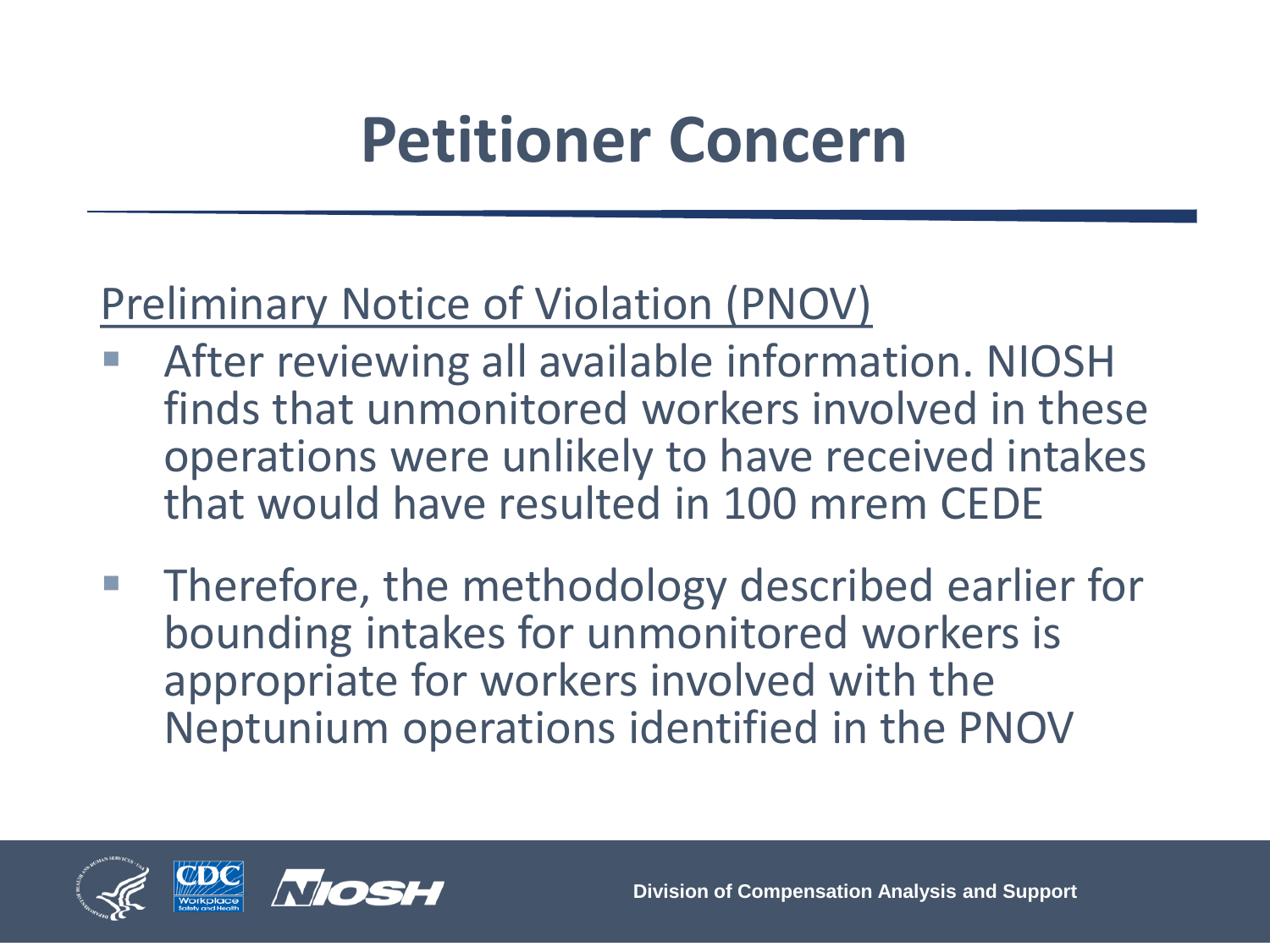#### **Summary**

- For the period of January 1, 1996 through December 31, 2005, NIOSH finds that it has access to sufficient information to:
	- Estimate the maximum radiation dose for every type of cancer for which radiation doses are reconstructed, and could have been incurred in plausible circumstances by and member of the class; or
	- **Estimate radiation doses for members of the class more precisely** than an estimate of maximum dose.

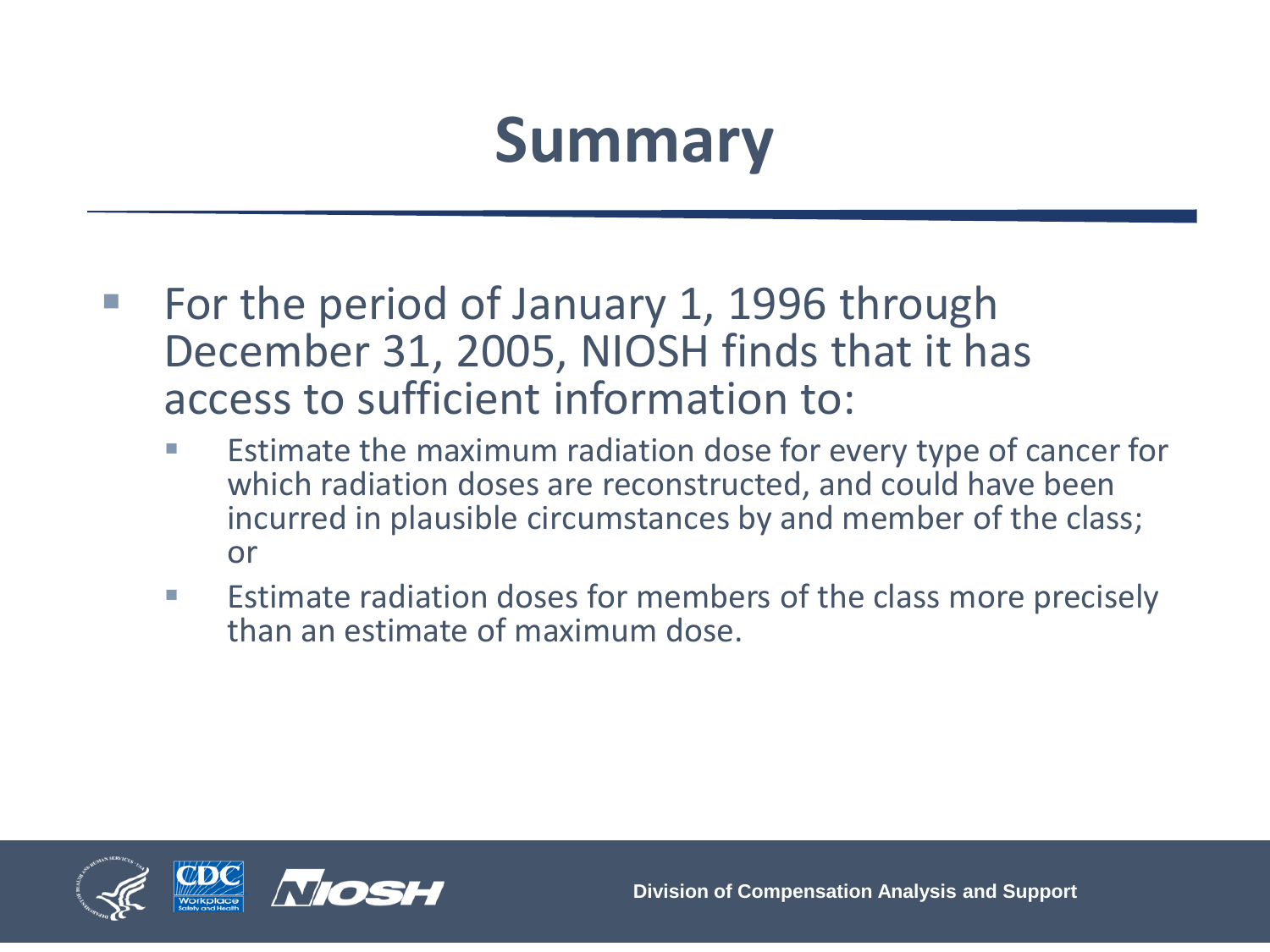#### **Summary**

| Feasibility Findings for LANL SEC-00109, Addendum (January 1, 1996 -<br><b>December 31, 2005)</b> |                                               |                                                   |  |  |  |
|---------------------------------------------------------------------------------------------------|-----------------------------------------------|---------------------------------------------------|--|--|--|
| <b>Source of Exposure</b>                                                                         | <b>Dose Reconstruction</b><br><b>Feasible</b> | <b>Dose Reconstruction</b><br><b>NOT Feasible</b> |  |  |  |
| <b>Internal</b>                                                                                   |                                               |                                                   |  |  |  |
| - all radionuclides                                                                               | X                                             |                                                   |  |  |  |
| <b>External</b>                                                                                   |                                               |                                                   |  |  |  |
| -Beta-Gamma                                                                                       | X                                             |                                                   |  |  |  |
| - Neutron                                                                                         | X                                             |                                                   |  |  |  |
| - Occupational Medical X-ray                                                                      | X                                             |                                                   |  |  |  |